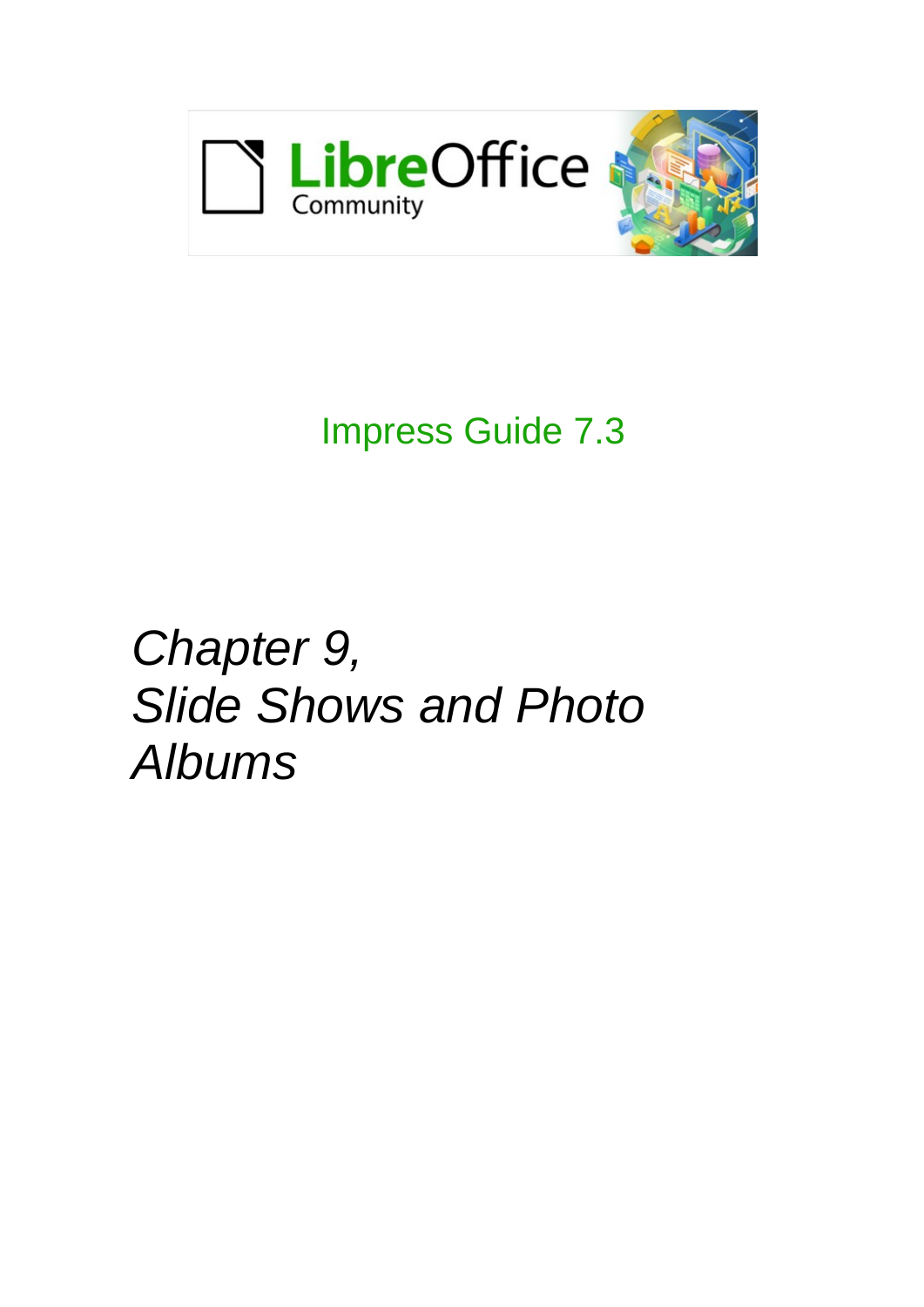# <span id="page-1-4"></span>**Copyright**

This document is Copyright © 2022 by the LibreOffice Documentation Team. Contributors are listed below. This document maybe distributed and/or modified under the terms of either the GNU General Public License (<https://www.gnu.org/licenses/gpl.html>), version 3 or later, or the Creative Commons Attribution License (<https://creativecommons.org/licenses/by/4.0/>), version 4.0 or later.

All trademarks within this guide belong to their legitimate owners.

#### <span id="page-1-3"></span>**Contributors**

| To this edition                         |                                    |                   |
|-----------------------------------------|------------------------------------|-------------------|
| Peter Schofield                         | Kees Kriek                         |                   |
| To previous editions                    |                                    |                   |
| Peter Schofield<br><b>Elliot Turner</b> | Samantha Hamilton<br>Rachel Kartch | Jean Hollis Weber |

#### <span id="page-1-2"></span>**Feedback**

Please direct any comments or suggestions about this document to the Documentation Team's mailing list: [documentation@global.libreoffice.org](mailto:documentation@global.libreoffice.org)



Everything sent to a mailing list, including email addresses and any other personal information that is written in the message, is publicly archived and cannot be deleted.

#### <span id="page-1-1"></span>**Publication date and software version**

Published May 2022. Based on LibreOffice 7.3 Community. Other versions of LibreOffice may differ in appearance and functionality.

## <span id="page-1-0"></span>**Using LibreOffice on macOS**

Some keystrokes and menu items are different on macOS from those used in Windows and Linux. The table below gives some common substitutions for the instructions in this document. For a detailed list, see the application Help.

| <b>Windows or Linux</b>                  | macOS equivalent                         | <b>Effect</b>                       |  |
|------------------------------------------|------------------------------------------|-------------------------------------|--|
| <b>Tools &gt; Options on</b><br>Menu bar | LibreOffice > Preferences on<br>Menu bar | Access to setup options             |  |
| Right-click                              | Ctrl+click and/or right-click            | Opens a context menu                |  |
| Ctrl or Control                          | <b>\\$</b> and/or Cmd or Command         | Used with other keys                |  |
| Alt                                      | $\sum$ and/or Alt or Option              | Used with other keys                |  |
| F11                                      | $\mathcal{H} + \mathcal{T}$              | Open the Styles deck in the Sidebar |  |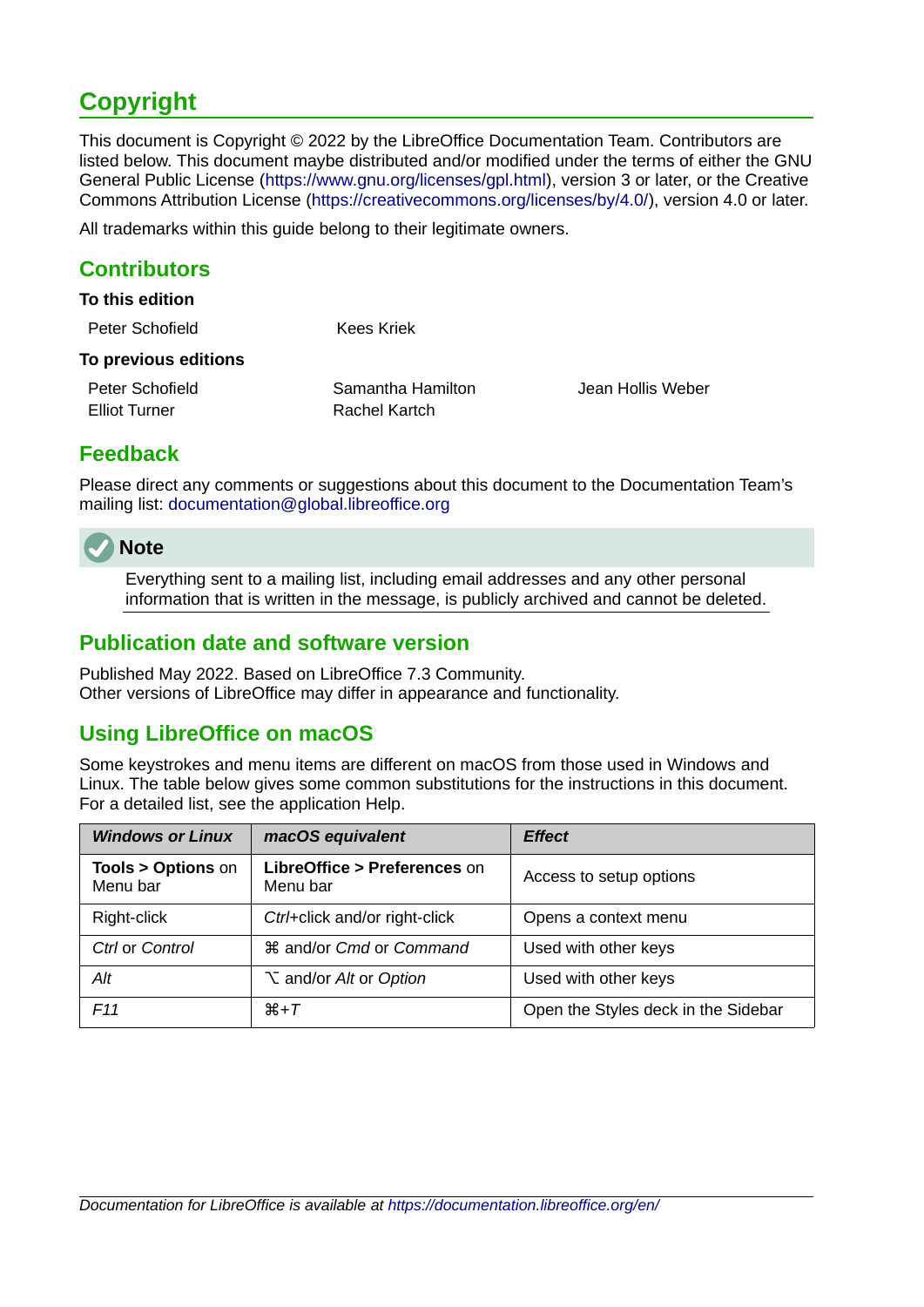# **Contents**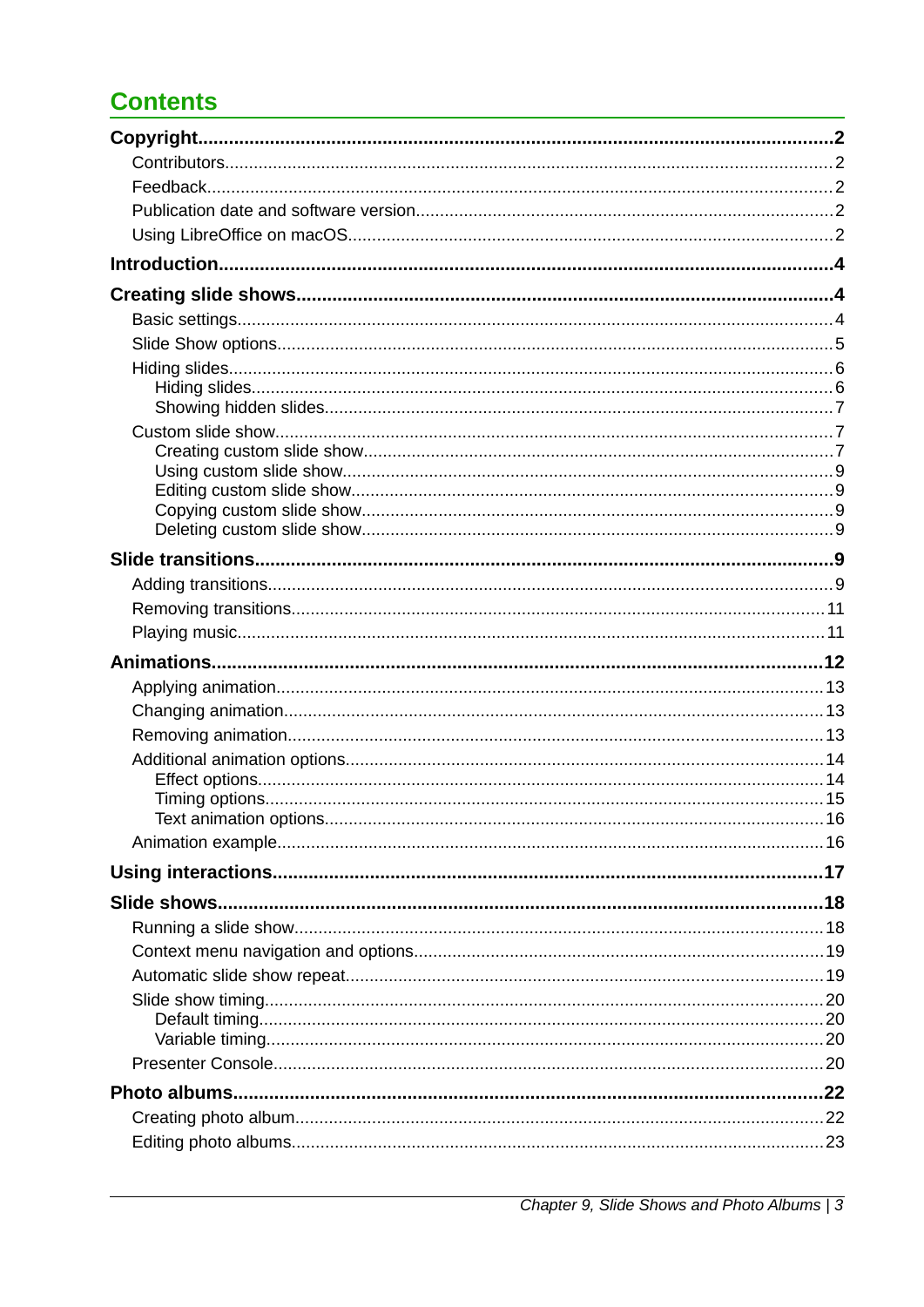# <span id="page-3-2"></span>**Introduction**

LibreOffice Impress provides the tools to organize and display a slide show, including:

- Which slides to show and in what sequence.
- Whether to run the show automatically or manually.
- Transitions between slides.
- Animations on individual slides.
- Interactions: what happens when clicking on a button or link.
- A presenter console.

# <span id="page-3-1"></span>**Creating slide shows**

#### <span id="page-3-0"></span>**Basic settings**

Most tasks associated with putting together a slide show are best done in **Slide Sorter** view where all of the slides in the presentation appear in the Workspace.

- 1) Open the Slide Sorter view (Figure [1\)](#page-3-3) using one of the following methods:
	- Go to **View > Slide Sorter** on the Menu bar.
	- Click on the **Slide Sorter** tab at the top of the Workspace.
- 2) Go to **Slide Show > Slide Show Settings** on the Menu bar to open the Slide Show Settings dialog (Figure [2](#page-4-1)).
- 3) Select the options required for the slide show.
- 4) Click **OK** to save the changes and close the Slide Show Settings dialog.



<span id="page-3-3"></span>*Figure 1: Slide Sorter view*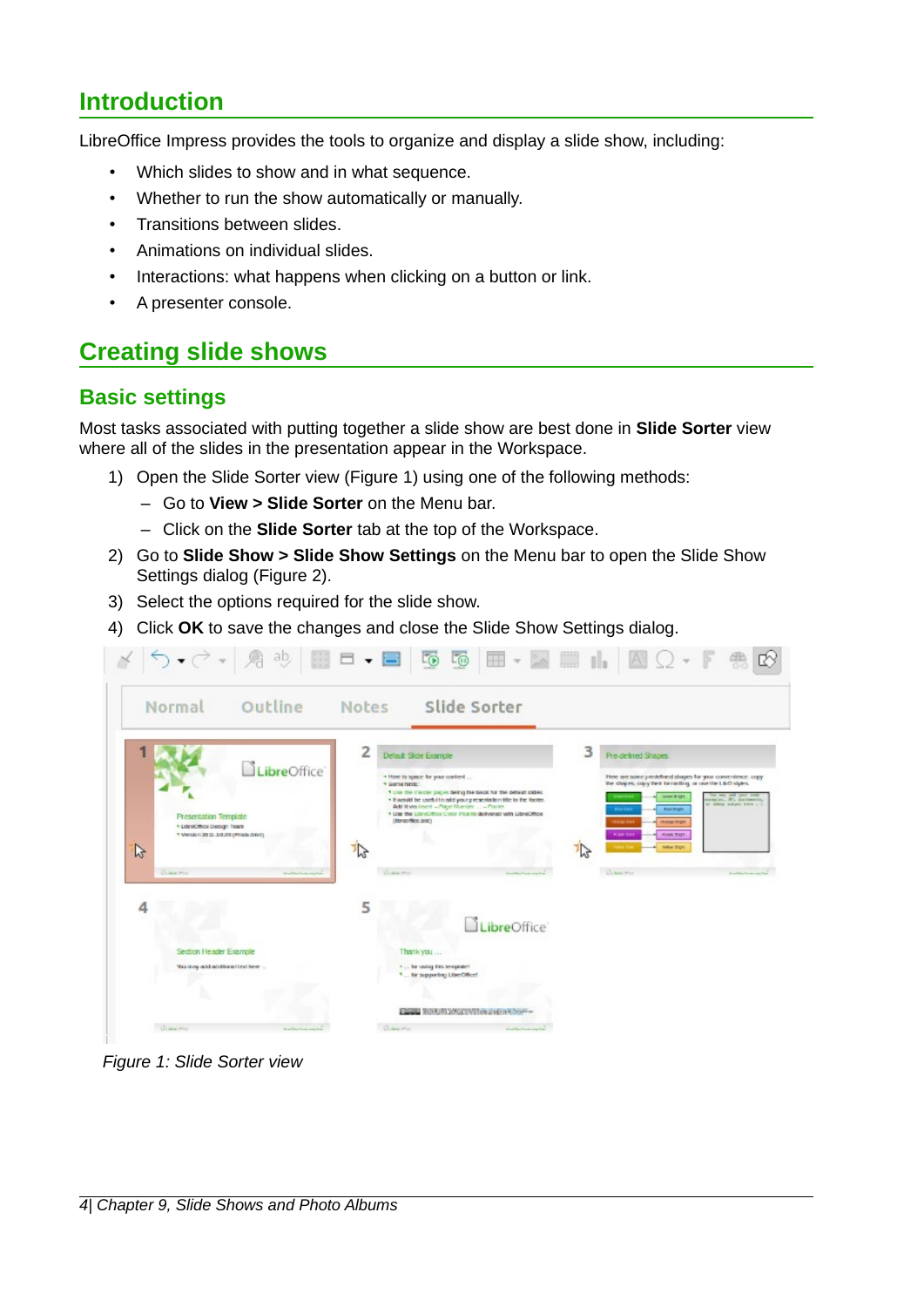|                          | <b>Slide Show Settings</b>              |
|--------------------------|-----------------------------------------|
| Range                    |                                         |
| All slides               |                                         |
| From:                    | First Slide Example                     |
| Custom slide show:       | <b>Test Slide Show</b>                  |
| <b>Presentation Mode</b> | <b>Options</b>                          |
| <b>O</b> Full screen     | Change slides manually                  |
| In a window              | Mouse pointer visible                   |
| Loop and repeat after:   | Mouse pointer as pen                    |
| $\!+\!$<br>00:00:00      | Animations allowed                      |
| Show logo                | Change slides by clicking on background |
|                          | Presentation always on top              |
| <b>Multiple Displays</b> |                                         |
| Presentation display:    |                                         |
| Help                     | Cancel<br>OK                            |

<span id="page-4-1"></span>*Figure 2: Slide Show Settings dialog*

## <span id="page-4-0"></span>**Slide Show options**

- **Range** select which slides to include in the slide show.
	- *All slides* includes all slides except for those slides marked Hidden (see ["Hiding](#page-5-1)  [slides"](#page-5-1) on page [6\)](#page-5-1). Slides are shown in the sequence they occur in the file. To change the sequence, either rearrange the slides in **Slide Sorter** view or select the custom slide show option.
	- *From* starts the show at the slide selected from the drop-down list. For example, there maybe several slides at the beginning that describe the company, but when presenting this slide show to work colleagues, this introduction could be skipped.
	- *Custom slide show* shows the slides in a different sequence from the sequence previously setup. This setting is not available until a custom slide show has been setup (see "[Custom slide show](#page-6-1)" on page [7\)](#page-6-1). Many different custom shows can be setup as required from one set of slides and they appear in the drop-down list for this option.
- **Presentation Mode** select how the slides are displayed.
	- *Full screen* shows the slides full screen without the LibreOffice program controls visible and exits the show after the last slide.
	- *In a window* runs the slide show in the Impress window and exits the show after the last slide.
	- *Loop and repeat after* restarts the slide show after the last slide has displayed and after the specified time delay. Setting of this option allows the slide show to automatically run continuously. A pause slide is displayed between the last slide and the start slide. Press the *Esc* key at any time to stop the show. If zero is entered as time delay, the show restarts immediately without showing a pause slide.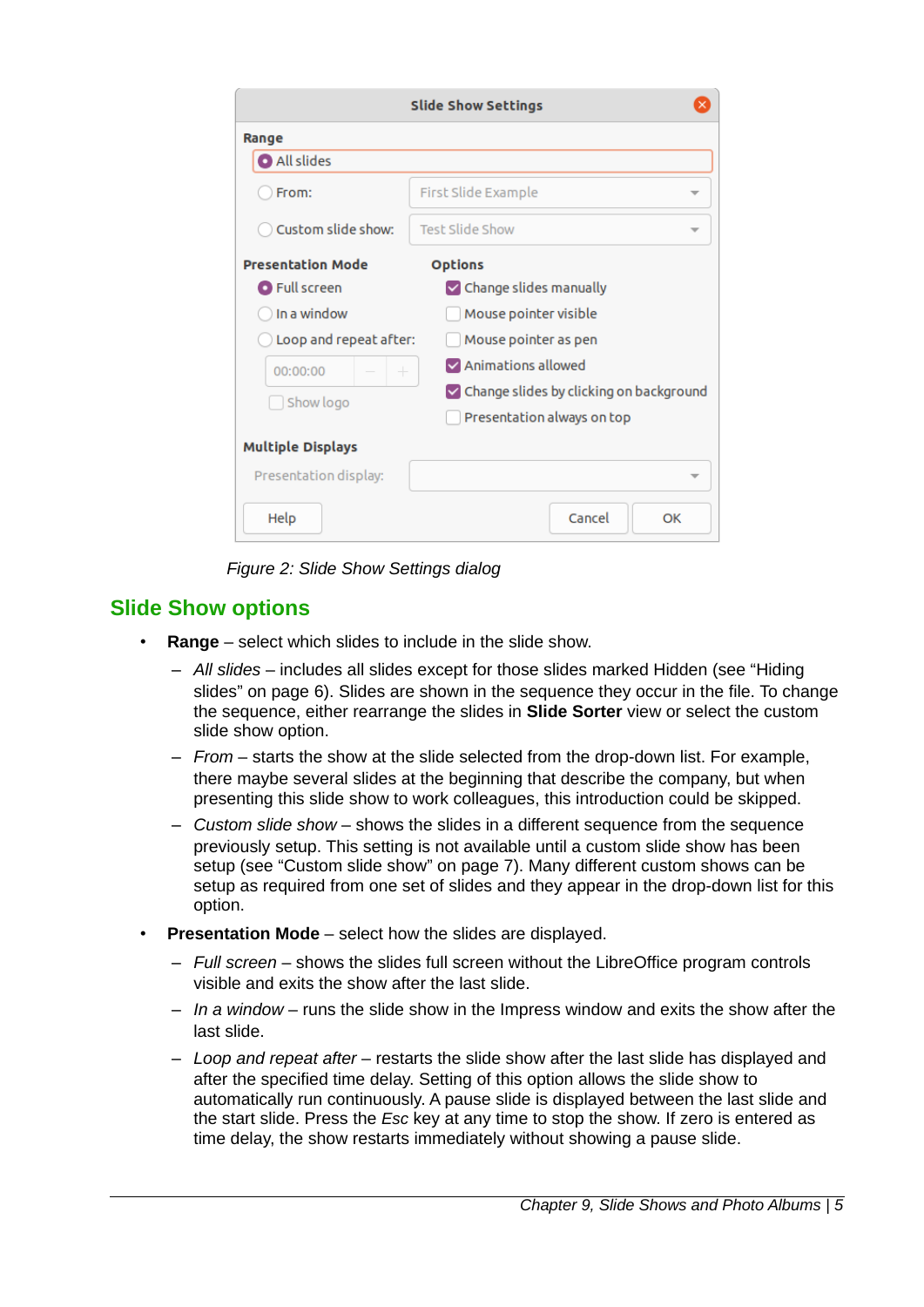– *Show logo* – shows the LibreOffice logo on the pause slide when *Loop and repeat after* option is selected.

## **Note**

Before selecting the option *Loop and repeat after*, make sure that the option *After* is selected and that an interval time setting has been entered. The option *After* is in **Advance slide** options located in the Slide Transitions deck on the Sidebar (Figure [7](#page-9-0) on page [10](#page-9-0)). If there is no interval time setting for *After*, then the option *Loop and repeat after* will not function.

- **Options** determine how the slide show runs as a presentation.
	- *Change slides manually* prevents slides from changing automatically even if an automatic transition has been set up.
	- *Mouse pointer visible* shows the mouse pointer during a slide show. If a laser pointer or other device is being used to highlight items of interest during the show, this can be useful.
	- *Mouse pointer as pen* enables writing or drawing on slides during the presentation. Anything written with the pen is not saved when exiting the slide show. The color of the pen cannot be changed.
	- *Animations allowed* displays all frames of animated GIF files during the slide show. If this option is not selected, only the first frame of an animated GIF file is displayed. This has nothing to do with the slide animations described in ["Animations"](#page-11-0) on page [12](#page-11-0).
	- *Change slides by clicking on background* advances to the next slide when the slide background is clicked. Also, pressing the spacebar advances to the next slide.
	- *Presentation always on top* prevents any other program window from appearing on top of the presentation.
- **Multiple Displays** determines how the slide show is displayed.
	- *Presentation display* select from the drop-down list which display to use for full screen slide show mode. Only available if the computer being used for the slide show is connected to more than one display monitor.

# **Note**

The multiple displays setting is not an option saved with the presentation file, but is instead saved as a local setting in the user configuration for the computer. This means that if the presentation is opened on a different computer, the local settings for that computer are applied.

## <span id="page-5-1"></span>**Hiding slides**

Some slides may not be required in a particular slide show. Either hide some of the slides or set up a custom slide show to suit the requirements. For example, there maybe draft slides that are not shown until they are finished, or there maybe some slides that contain information that is not to be shown to an audience.

#### <span id="page-5-0"></span>*Hiding slides*

1) In the **Slides** pane, or **Slide Sorter** view in the Workspace, select the slides that are to be hidden.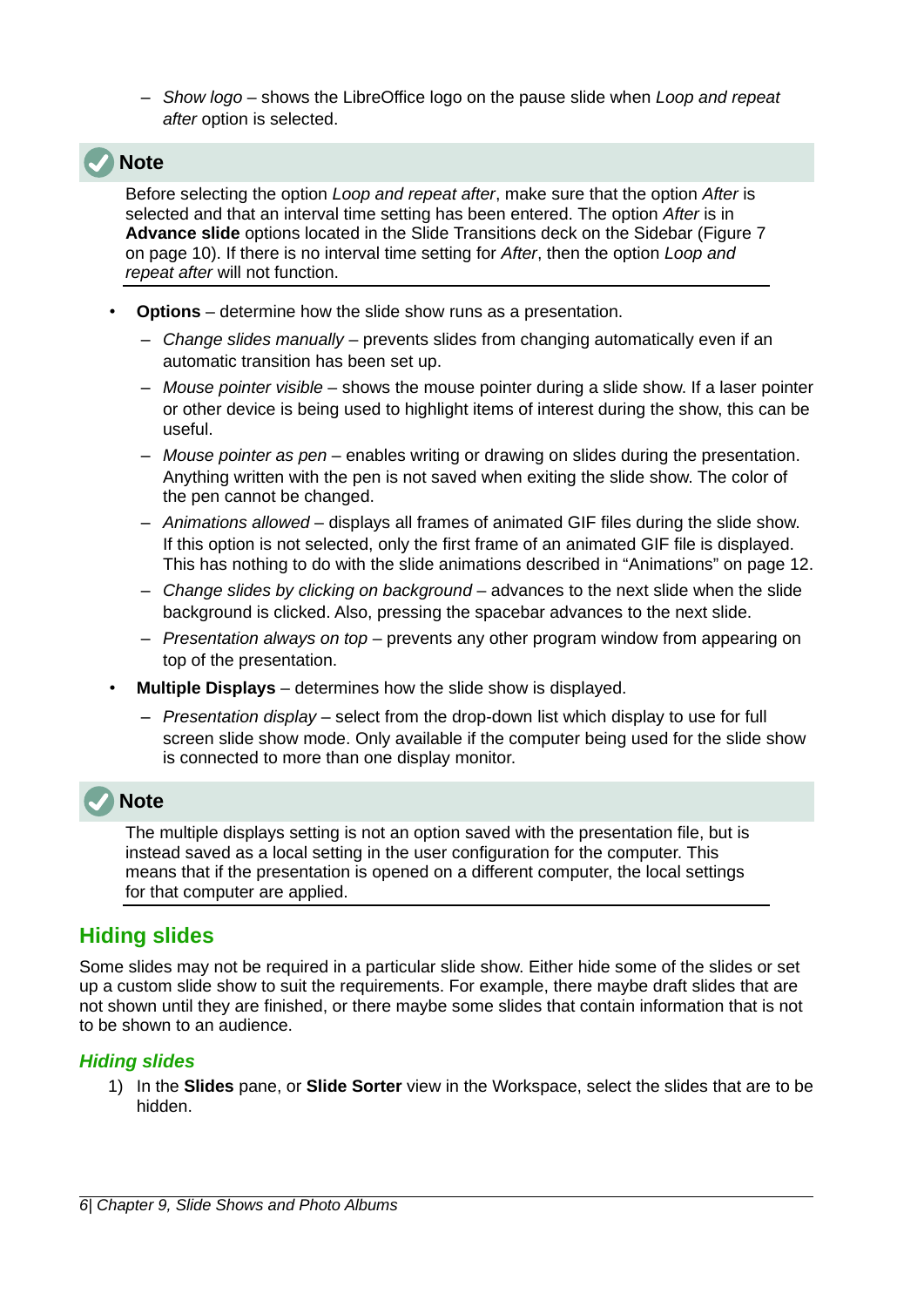| LibreOffice <sup>®</sup><br><b>Presentation Template</b><br>· Libratiffice Design Team<br>1 Western 2012 14:20 (Photo claim)<br><b>A</b> | $\overline{2}$<br><u>Manach</u><br>of collection about her calls allowed at<br><i><b>START ATTOR</b></i><br>all sales all sales per all all sales all sales all sales<br>ทำเพิ่มที่เล่น เพิ่มทำเพิ่มทำเพิ่มทำเพิ่มทำเพิ่มทำเพิ่มที่เพิ่ม<br><b>JEvannen</b> , allow<br>$\mathbb{R}$ | 3<br>Pre-defined Shapes<br>Here are some predefined shapes for your convenience: copy<br>the shapes, copy their formatting, or use the LBC styles.<br>test way, said types a<br><b>Sales &amp; Spit</b><br>stamples, WL statements.<br>ar asked subject here and<br><b>Bastron</b><br><b>Baa Dark</b><br><b>Change Strate</b><br><b>KAYOL BAY</b><br><b>William Street</b><br><b>PAGE STOR</b><br>$-4$ nite ture<br>公<br><b>TRAIN TIME</b> |
|------------------------------------------------------------------------------------------------------------------------------------------|-------------------------------------------------------------------------------------------------------------------------------------------------------------------------------------------------------------------------------------------------------------------------------------|--------------------------------------------------------------------------------------------------------------------------------------------------------------------------------------------------------------------------------------------------------------------------------------------------------------------------------------------------------------------------------------------------------------------------------------------|
| <b>University</b><br>Martin Scott and Co.                                                                                                |                                                                                                                                                                                                                                                                                     | Shawairon<br><b>Market Charles Louis</b>                                                                                                                                                                                                                                                                                                                                                                                                   |
|                                                                                                                                          | 5<br>LibreOffice <sup>®</sup>                                                                                                                                                                                                                                                       |                                                                                                                                                                                                                                                                                                                                                                                                                                            |
| Sedion Header Example                                                                                                                    | Thank you                                                                                                                                                                                                                                                                           |                                                                                                                                                                                                                                                                                                                                                                                                                                            |
| You may add additional lest here                                                                                                         | for using this lemplate!<br>*  for supporting Libre Office!                                                                                                                                                                                                                         |                                                                                                                                                                                                                                                                                                                                                                                                                                            |
|                                                                                                                                          | EXPERT SUSFURING WAS SAFEKEEPING.                                                                                                                                                                                                                                                   |                                                                                                                                                                                                                                                                                                                                                                                                                                            |
| <b>Ulawarea</b><br>Martin Corp. and the                                                                                                  | those was<br><b>Martin Corporation</b>                                                                                                                                                                                                                                              |                                                                                                                                                                                                                                                                                                                                                                                                                                            |

<span id="page-6-4"></span>*Figure 3: Slide 2 hidden*

| lide View |          |  |
|-----------|----------|--|
|           | 4 slides |  |

<span id="page-6-3"></span>*Figure 4: Slide View toolbar*

- 2) Hidden slides are displayed greyed out indicating that it is hidden as shown in Figure [3](#page-6-4). The slide is not deleted and remains in the presentation file. Hide selected slides using one of the following methods:
	- Click on **Hide Slide** in the Slide View toolbar (Figure [4](#page-6-3)).
	- Right-click on the selected slide and select **Hide Slide** from the context menu.
	- Go to **Slide > Hide Slide** on the Menu bar.

#### <span id="page-6-2"></span>*Showing hidden slides*

- 1) In the **Slides** pane, or **Slide Sorter** view, select the hidden slides.
- 2) Show the selected slides using one of the following methods. **Show Slide** is only active when there hidden slides are selected in a presentation.
	- Click on **Show Slide** in the Slide View toolbar.
	- Right-click on the selected slide and select **Show Slide** from the context menu.
	- Go to **Slide > Show Slide** on the Menu bar.

## <span id="page-6-1"></span>**Custom slide show**

To show the slides in a different order, rearrange the slides in the **Slides** pane or **Slide Sorter** view in the Workspace, or create a custom slide show. In a custom slide show, select which slides to include as well as the order in which they are shown.

#### <span id="page-6-0"></span>*Creating custom slide show*

- 1) Go to **Slide Show > Custom Slide Show** on the Menu bar to open the Custom Slide Shows dialog (Figure [5](#page-7-1)).
- 2) Click on **New** to open the Define Custom Slide Show dialog (Figure [6](#page-7-0)).
- 3) Type a name for the new custom slide show in the **Name** text box.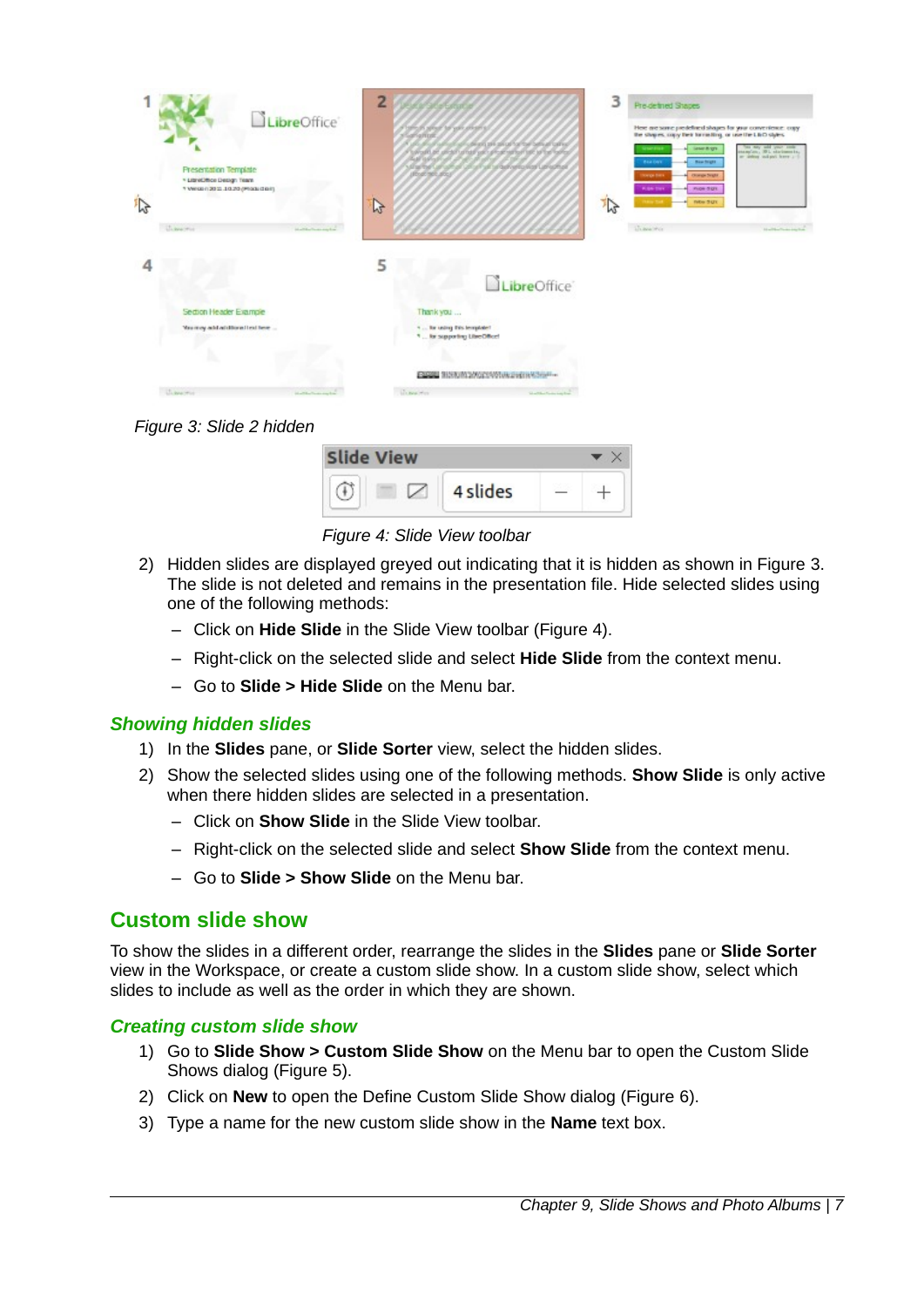| <b>Custom Slide Shows</b>     | ×             |
|-------------------------------|---------------|
| <b>Test Custom Slide Show</b> | <b>New</b>    |
|                               | Edit          |
|                               | Copy          |
|                               | <b>Delete</b> |
|                               |               |
| Help<br>Start                 | OK            |

<span id="page-7-1"></span>*Figure 5: Custom Slide Shows dialog*

| <b>Define Custom Slide Show</b>                                              |                               |  |  |  |  |
|------------------------------------------------------------------------------|-------------------------------|--|--|--|--|
| <b>New Custom Slide Show</b><br>Name:                                        |                               |  |  |  |  |
| Existing slides:                                                             | Selected slides:              |  |  |  |  |
| First Slide Example                                                          | <b>Section Header Example</b> |  |  |  |  |
| Default Example                                                              | Default Example               |  |  |  |  |
| <b>Shapes</b><br><b>Section Header Example</b><br><b>Final Slide Example</b> | ><br><<                       |  |  |  |  |
| Help                                                                         | Cancel<br>OK                  |  |  |  |  |

<span id="page-7-0"></span>*Figure 6: Define Custom Slide Shows dialog*

- 4) In the **Existing slides** box, select the slides using one of the following methods:
	- Click on an individual slide to select it.
	- Hold down the *Shift* key and click the first and last slide to create a consecutive group of slides.
	- Hold down the *Ctrl* key (macOS  $\mathcal{H}$ ) and click on individual slides to create a group of slides.
- 5) Click on **>>** to include the slides in the **Selected slides** box.
- 6) If required, rearrange the slide order in the **Selected slides** box by clicking on a slide name and dragging it to a new position in the list.
- 7) Click **OK** to close the Define Custom Slide Shows dialog.
- 8) Click on **Start** to test the custom slide show as a presentation.
- 9) Click **OK** to save the custom slide show and close the Custom Slide Shows dialog.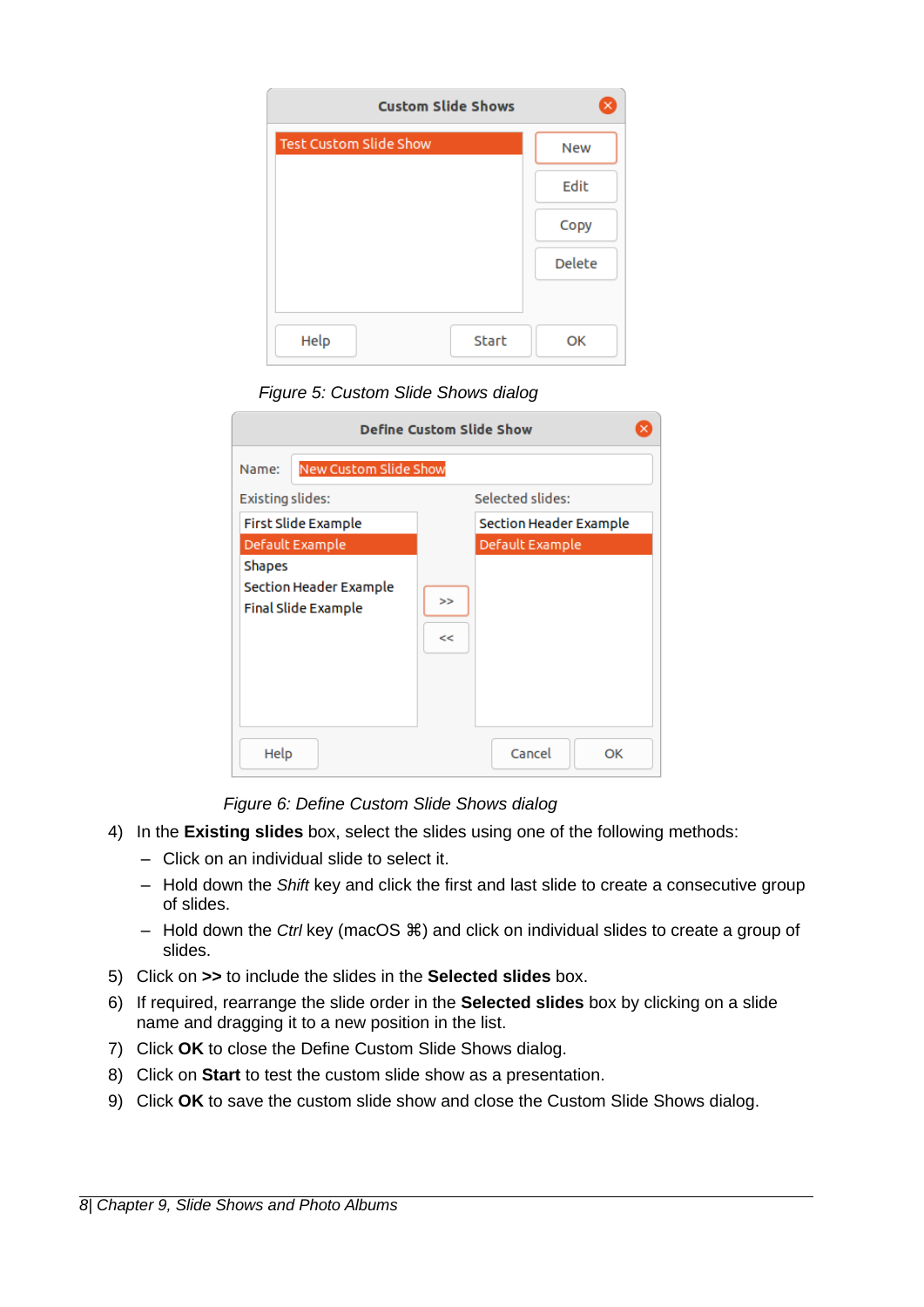#### <span id="page-8-5"></span>*Using custom slide show*

- 1) Go to **Slide Show > Custom Slide Show** on the Menu bar to open the Custom Slide Shows dialog.
- 2) Select the required custom slide show and click on **Start** to run the selected custom slide show.
- 3) When the presentation is over, click **OK** to close the Custom Slide Shows dialog.

#### <span id="page-8-4"></span>*Editing custom slide show*

- 1) Go to **Slide Show > Custom Slide Show** on the Menu bar to open the Custom Slide Shows dialog.
- 2) Select the name of the custom slide show for editing.
- 3) Click on **Edit** and the Define Custom Slide Show dialog opens.
- 4) Add slides, remove slides, change the slide order, or change the name of the custom slide show in the Define Custom Slide Show dialog.
- 5) Click **OK** to save the custom slide show and close the Custom Slide Shows dialog.
- 6) Click **OK** to close the Custom Slide Shows dialog.

#### <span id="page-8-3"></span>*Copying custom slide show*

- 1) Go to **Slide Show > Custom Slide Show** on the Menu bar to open the Custom Slide Shows dialog.
- 2) Select the name of the custom slide show for copying and click on **Copy**. The name of the selected custom slide show is repeated with **(Copy 1)** added to the name.
- 3) Select the name of the copied custom slide show and click on **Edit** and the Define Custom Slide Show dialog opens.
- 4) Change the name of the copied custom slide show in the Define Custom Slide Show dialog.
- 5) Click **OK** to save the copied custom slide show and close the Define Custom Show dialog.
- 6) Click **OK** to close the Custom Slide Shows dialog.

#### <span id="page-8-2"></span>*Deleting custom slide show*

- 1) Go to **Slide Show > Custom Slide Show** on the Menu bar to open the Custom Slide Shows dialog.
- 2) Select the name of the custom slide show for deletion and click on **Delete**. Deletion is immediate and no confirmation message appears.
- 3) Click **OK** to close the Custom Slide Shows dialog.

## <span id="page-8-0"></span>**Slide transitions**

Slide transitions are effects and/or sounds that take place between slides when slides are changed in a slide show. Transitions add a professional look to a slide show, smoothing the change over between slides.

#### <span id="page-8-1"></span>**Adding transitions**

- 1) Click on **Slide Transition** in the Sidebar to open the Slide Transition deck (Figure [7\)](#page-9-0).
- 2) Open the presentation file to add slide transitions.
- 3) In the **Slides** pane or **Slide Sorter** view, select the slide to apply a slide transition.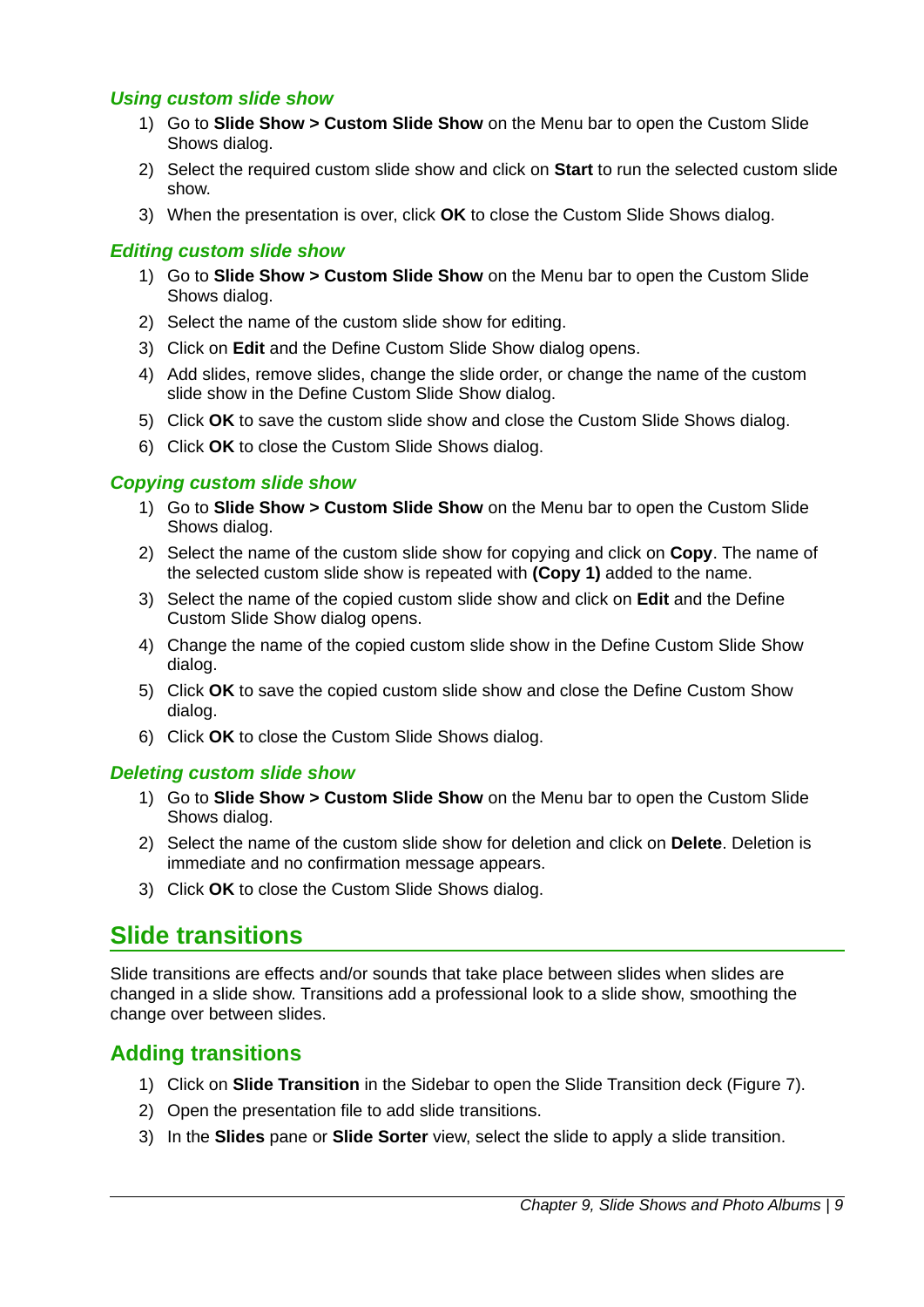| Slide Transition                       |                                |                    | $\times$ | Ξ  |
|----------------------------------------|--------------------------------|--------------------|----------|----|
| Uncover                                | <b>Bars</b>                    | Checkers           |          | ÷, |
| Shape                                  | Box                            | प्रा<br>Wedge      |          | ₽  |
| Venetian                               | Fade                           | Cut                |          | 区  |
|                                        |                                |                    |          | ø  |
| <b>Modify Transition</b>               |                                |                    |          |    |
| Variant:                               |                                | v                  |          |    |
| Duration:                              | $0.00$ sec                     | $\hspace{0.1mm} +$ |          |    |
| Sound:                                 | No sound                       |                    |          |    |
|                                        | Loop until next sound          |                    |          |    |
| <b>Advance Slide</b><br>On mouse click |                                |                    |          |    |
| <b>O</b> After:                        | $1,00$ sec                     | $^{+}$             |          |    |
|                                        | Apply Transition to All Slides |                    |          |    |
| MAutomatic Preview                     | Play <sup>O</sup>              |                    |          |    |

<span id="page-9-0"></span>*Figure 7: Slide Transition deck on Sidebar*

- 4) Click on the required transition from the displayed list to apply it to the selected slide.
- 5) In **Modify Transition**, select from the available options as follows:
	- *Variant* select an option from the drop-down list. The available options change according to the transition that has been selected.
	- *Duration* enter a time for how long the transition lasts.
	- *Sound* select a sound from the drop-down list that is played when the transition activates. If a sound is selected, the *Loop until next sound* option becomes active. Select this option to play the sound repeatedly until another sound starts. If there are no subsequent sounds in a slide show, the selected sound plays continuously for the remainder of the show. Sounds can be played when *None* is selected for the transition effect.
- 6) In **Advance Slide**, select one of the two following options on how the slides change in a presentation. Only one option can be selected as follows:
	- *On mouse click* each time the mouse is clicked, the presentation advances to the next slide.
	- *After* enter a time in the box to elapse before the next slide in the presentation advances automatically into view.



A time must be entered in *After* to automatically open the next slide and allow the option *Loop and repeat after* in **Presentation Mode** to function when it is required for a slide show to automatically run continuously.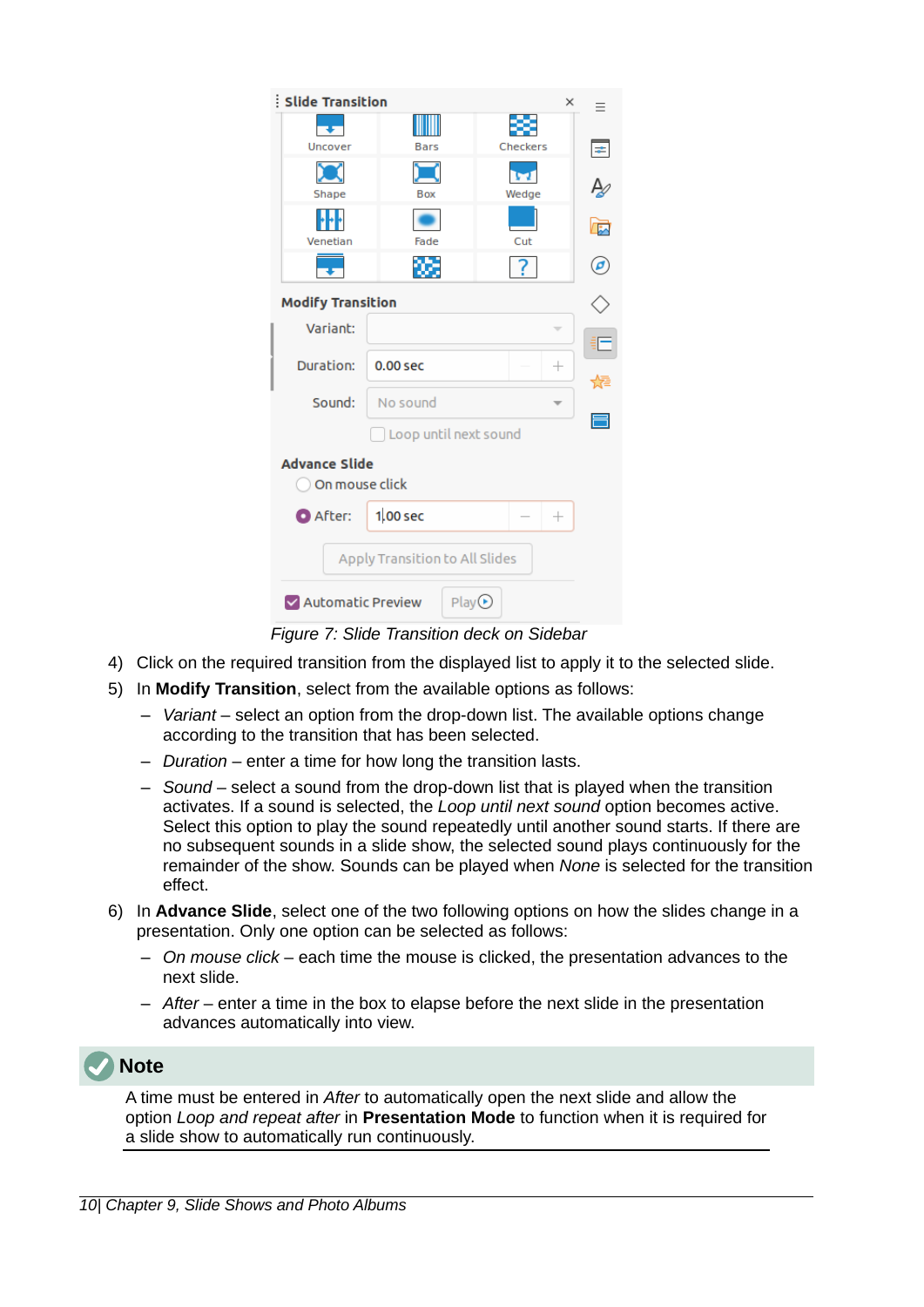- 7) If required and to apply the same transition to all slides in the presentation, click on *Apply Transition to All Slides* option in **Advance Slide**.
- 8) To check how the transition looks, click on *Play* option in **Advance Slide**.
- 9) Alternatively, to automatically preview how the transition looks when it is applied to a slide, select *Automatic Preview* option in **Advance Slide**.

# **Tip**

A single type of transition can be applied to all the slides in the slide show or a different transition to individual slides in the slide show. While using many different transitions may look good, it may make the slide show look unprofessional.

#### <span id="page-10-1"></span>**Removing transitions**

- 1) Click on **Slide Transition** in the Sidebar to open the Slide Transition deck.
- 2) In the **Slides** pane or **Slide Sorter** view, select the slide or slides to remove the slide transition.
- 3) Select *None* at the top of the available transitions in the Slide Transition deck.



Slides with transitions are indicated by a star in the bottom left corner of the slide when viewed in the **Slides** pane or the **Slide Sorter** view.

#### <span id="page-10-0"></span>**Playing music**

Music can be played during a slide show instead of a sound as a transition effect. When using music in a slide show, make sure any musical copyright or licensing for the music is not being infringed.

- 1) Click on **Slide Transition** in the Sidebar to open the Slide Transition deck.
- 2) Open the presentation file to add slide transitions.
- 3) In the **Slides** pane or **Slide Sorter** view, select the slide where music is going to be added as part of the slide transition.
- 4) In **Modify Transition**, select **Other sound** from the *Sound* drop-down list.
- 5) In the file browser window that opens, navigate to where the music file is located and select the music file required.
- 6) Click on **Play** to check if the music file is suitable.
- 7) If the music is suitable, click **Open** to add the music to the selected slide and close the file browser window.
- 8) To play a music file continuously in the slide show, select *Loop until next sound* in **Modify Transition**. The music file restarts once it is finished until the next music file that is inserted in the slide show.



Do not select the *Apply Transition to All Slides* option to prevent the selected music file restarting as each slide opens in the presentation.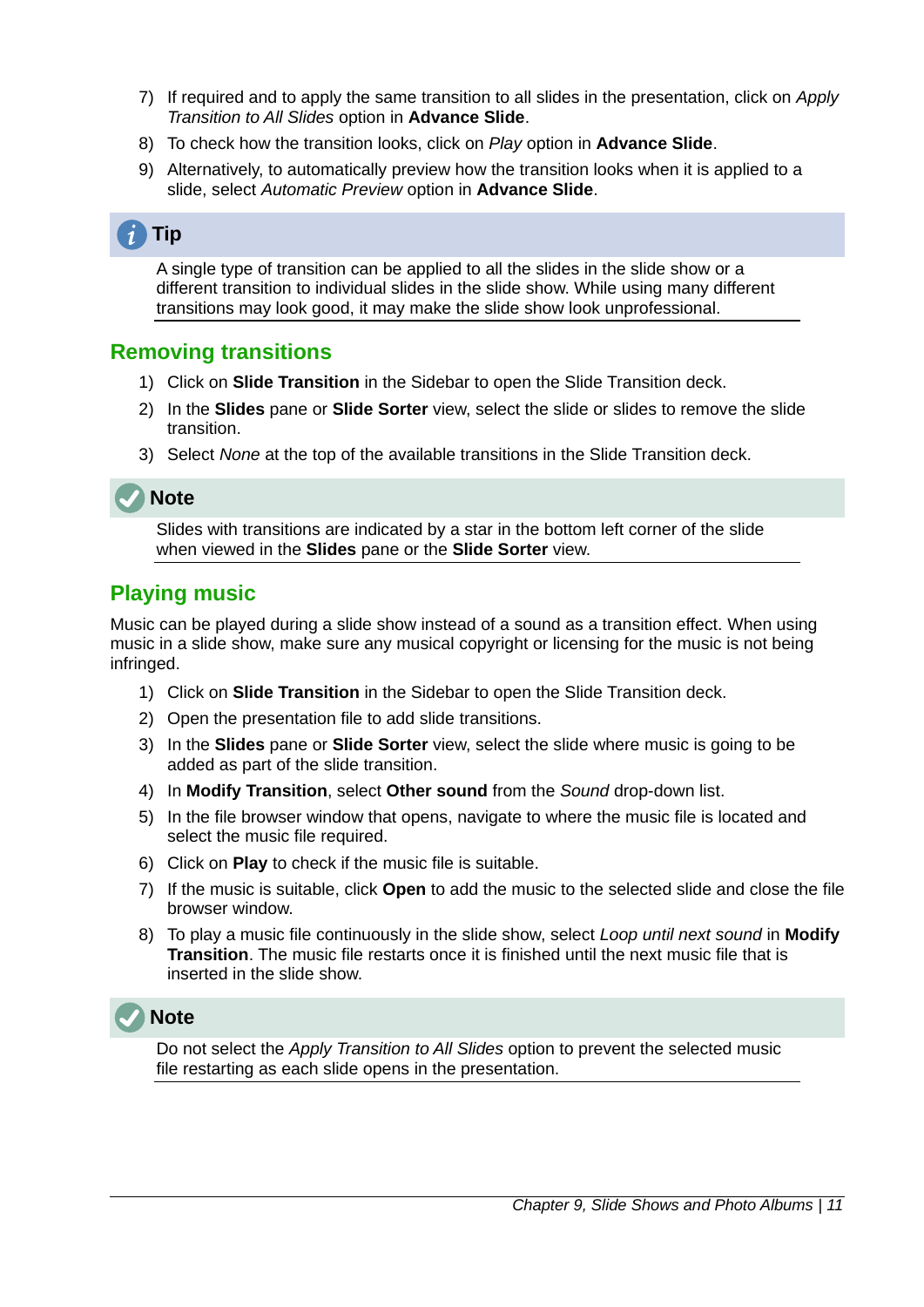

The music file is linked to a slide show rather than embedded. If the slide show is going to be displayed on a different computer, the music file must be available on the computer where the slide show is going to be displayed and the link to the music file must be established before starting the slide show.

# <span id="page-11-0"></span>**Animations**

Slide animations are similar to transitions, but are applied to individual elements in a single slide, such as title, chart, shape, or individual bullet point. Animations can make a presentation more lively and memorable. However, as with transitions, heavy use of animations can be fun, but distracting and even annoying for an audience expecting a professional presentation.

Animations are best applied using **Normal** view to make it easier to select individual objects on a single slide.



**Note**

At present it is not possible to apply animations to elements in master slides. This means that to display the items in a text box one by one and use the same animation on more than one slide, the effects have to be applied to each slide. Alternatively, copy the animated element from one slide to another.

|                | Shape 'CustomShape 4': Green Dark<br>Entrance: Appear              |              |      |                   | $\pm$    |
|----------------|--------------------------------------------------------------------|--------------|------|-------------------|----------|
|                | Shape 'CustomShape 8': Orange Dark<br>Entrance: Fly In             |              |      |                   | Ą,       |
|                | Shape 'CustomShape 12': Yellow Dark<br>* Entrance: Venetian Blinds |              |      |                   | 區        |
| <b>Effects</b> | $+$ Add                                                            | ↑            | J    |                   | $\cal O$ |
| Category:      | Entrance                                                           |              |      |                   |          |
| <b>Effect:</b> | Appear<br>Fly In                                                   | <b>Basic</b> |      |                   | ÷<br>岗   |
|                | <b>Venetian Blinds</b>                                             |              |      |                   | Ħ        |
| Start:         | On click                                                           |              |      |                   |          |
| Direction:     | Vertical                                                           |              |      | 霍                 |          |
| Duration:      | $0.50$ sec                                                         |              | ÷    |                   |          |
| Delay:         | $0.0$ sec                                                          |              | $^+$ |                   |          |
|                | Automatic Preview                                                  |              |      | Play <sup>C</sup> |          |

<span id="page-11-1"></span>*Figure 8: Animation deck on Sidebar*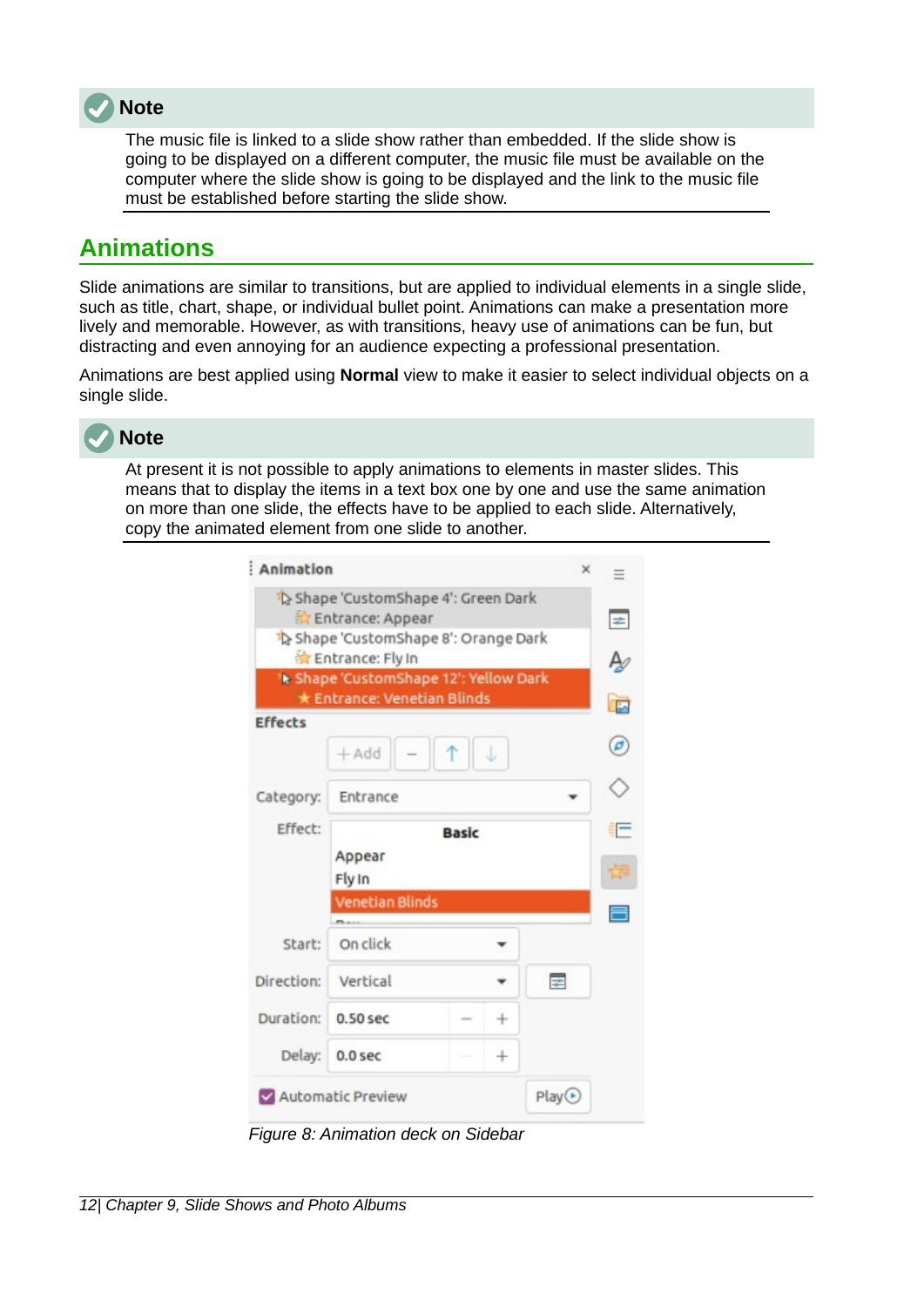# <span id="page-12-2"></span>**Applying animation**

On a slide, an element such as a graphic or an entire text box has selection handles around it when selected. If a portion of the text in a text box is selected, selection handles may not be displayed.

The following procedure is an example of applying an animation to an object. The options available for an animation depend on the *Category*, *Effect* and slide element that have been selected to create an animation.

- 1) Go to **View > Normal** on the Menu bar to open **Normal** view in the Workspace.
- 2) Select a slide in the **Slides** pane so that it appears in **Normal** view.
- 3) On the Sidebar, select **Animation** to open the Animation deck (Figure [8\)](#page-11-1).
- 4) Select a slide element that is going to be animated on the slide that is displayed in **Normal** view.
- 5) Click on **Add Effect** (+ plus sign) to open the animation options and add the slide element into the **Animation** box.
- 6) In **Category**, select a category from the options in the drop-down list.
- 7) In **Effect**, select an animation effect from the available options in the Effect list.
- 8) In **Start**, select how the animation starts from the options in the drop-down list.
- 9) In **Direction**, select the direction of the animation from the drop-down list.
- 10) In **Duration**, enter a time for the duration of the animation in the box.
- 11) In **Delay**, enter a time for the delay before the animation starts in the box.
- 12) If more animation options are required, see ["Additional animation options"](#page-13-1) on page [14](#page-13-1) for more information.
- 13) If required, select **Automatic Preview** so to automatically check how the animation looks when it is applied to a slide element.
- 14) Click on **Play** to check how the animation looks when applied to a slide element.

#### <span id="page-12-1"></span>**Changing animation**

- 1) Go to **View > Normal** on the Menu bar to open **Normal** view in the Workspace.
- 2) On the Sidebar, select **Animation** to open the Animation deck.
- 3) Select a slide in the **Slides** pane so that it appears in **Normal** view.
- 4) Select the slide element in the **Animation** box that has the animation effect that is going to be changed.
- 5) Use the procedure in "[Applying animation"](#page-12-2) on page [13](#page-12-2) to select a new animation effect for the selected element.
- 6) Click on **Play** to check how the animation looks when applied to a slide element.

#### <span id="page-12-0"></span>**Removing animation**

- 1) Go to **View > Normal** on the Menu bar to open **Normal** view in the Workspace.
- 2) On the Sidebar, select **Animation** to open the Animation deck.
- 3) Select the slide and the animated element being removed.
- 4) Click on **Remove Effect** to remove the animation from the selected element.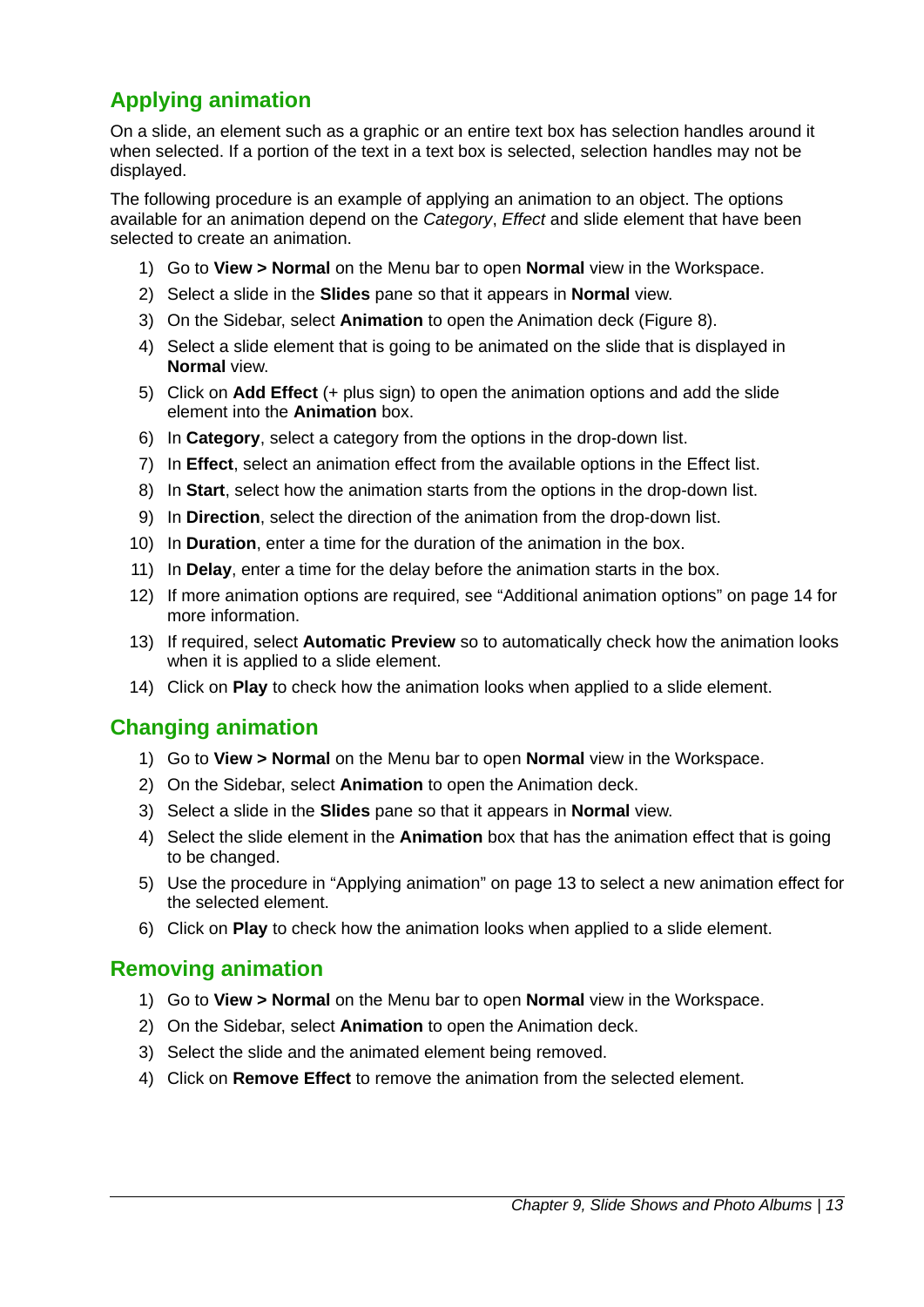| <b>Effect Options</b>                     |                              |  |  |  |  |
|-------------------------------------------|------------------------------|--|--|--|--|
| Text Animation<br>Timing<br>Effect        |                              |  |  |  |  |
| <b>Settings</b>                           |                              |  |  |  |  |
| Direction:                                | Vertical<br>$\checkmark$     |  |  |  |  |
| <b>Enhancement</b>                        |                              |  |  |  |  |
| Sound:                                    | (No sound)                   |  |  |  |  |
| After animation:                          | Dim with color               |  |  |  |  |
| Dim color:                                | <b>Black</b><br>$\checkmark$ |  |  |  |  |
| Text animation:                           | Letter by letter             |  |  |  |  |
| delay between characters<br>10%<br>$^{+}$ |                              |  |  |  |  |
| Help                                      | Cancel<br>OK                 |  |  |  |  |

<span id="page-13-2"></span>*Figure 9: Effect Options dialog - Effect page*

#### <span id="page-13-1"></span>**Additional animation options**

Some animations have additional options that can be set or changed. Available options are dependent on the animation selected.

- 1) Go to **View > Normal** on the Menu bar to open **Normal** view in the Workspace.
- 2) On the Sidebar, select **Animation** to open the Animation deck.
- 3) Select the slide and element to apply additional animation options.
- 4) Click on **Options** to the right of the **Direction** drop-down list and open the Effect Options dialog (Figure [9](#page-13-2)).
- 5) Select the options required for the animation effect. For more information on effect options, see ["Effect options](#page-13-0)", "[Timing options](#page-14-0)" and "[Text animation options](#page-15-1)" below.
- 6) Click **OK** to save the changes and close the Effect Options dialog.

#### <span id="page-13-0"></span>*Effect options*

Specifies the settings and enhancements for the selected animation using the following options on the Effect page in the Effect options dialog (Figure [9](#page-13-2)).

- **Direction** specifies the direction for the effect.
- **Sound** select a sound from the drop-down list or select one of the special entries as follows:
	- *(No sound)* no sound is played during animation of the effect.
	- *(Stop previous sound)* the sound of the previous effect is stopped as soon as the current effect runs.
	- *Other sound* displays a file open dialog to select a sound or music file.
- **After animation** select what happens after animation.
	- *Don't dim* no after-effect runs.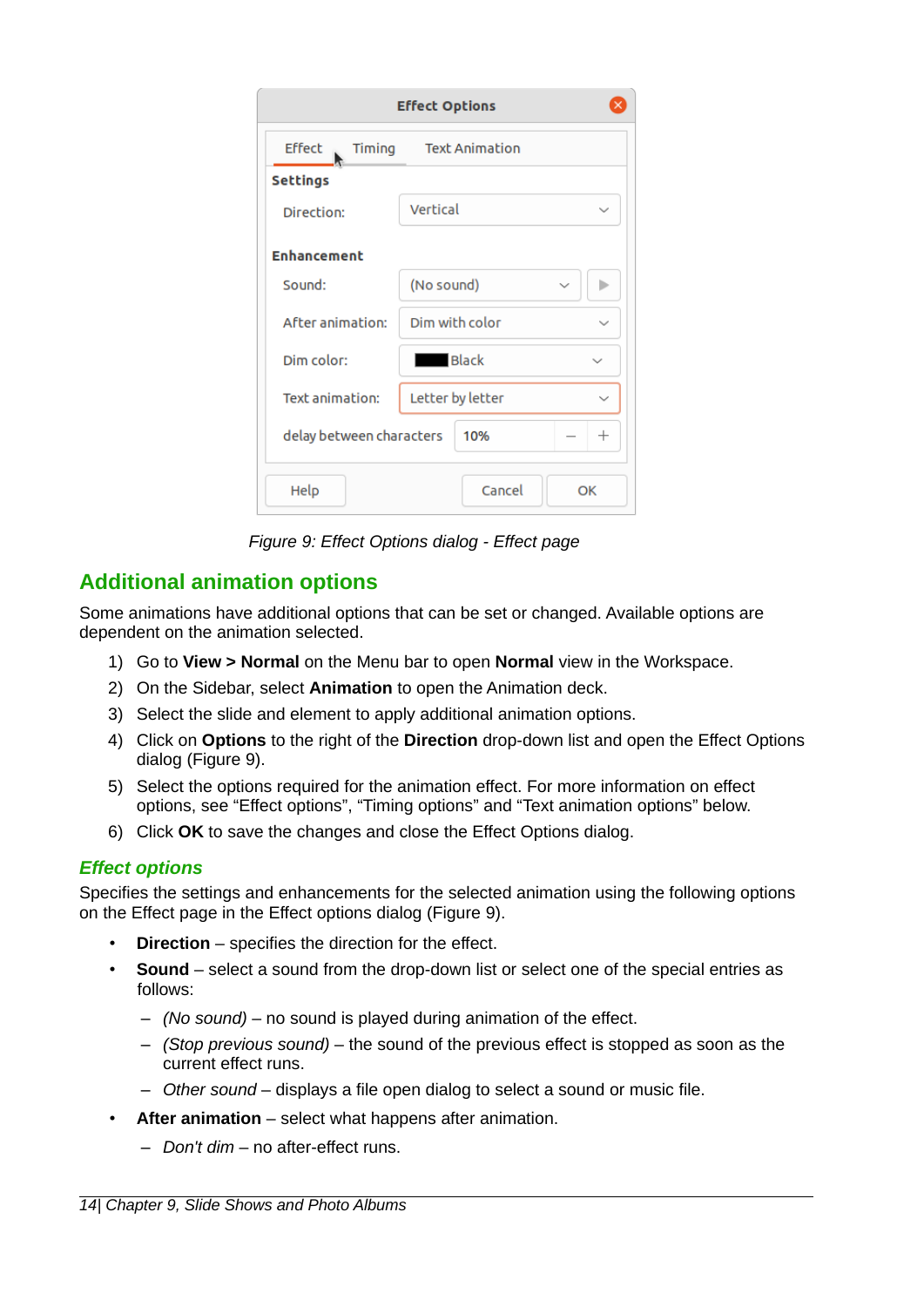- *Dim with color* after the animation a dim color fills the shape.
- *Hide after animation* hides the shape after the animation ends.
- *Hide on next animation* hides the shape on the next animation.
- **Dim color** select the dim color. Only available if Dim with color has been selected.
- **Text animation** select the animation mode for the text of the current shape:
	- *All at once* animates the text all at once.
	- *Word by word* animates the text word by word.
	- *Letter by letter* animates the text letter by letter.
- **Delay between characters** specifies the percentage of delay between animations if *Word by word* or *Letter by letter* has been selected for **Text animation**.

#### <span id="page-14-0"></span>*Timing options*

Specifies the timing for the selected animation using the following options on the Timing page of the Effects Options dialog (Figure [10](#page-14-1)).

- **Start** displays the start property of the selected animation effect.
	- *On click* the animation stops at this effect until the next mouse click.
	- *With previous* the animation runs immediately.
	- *After previous* the animation runs as soon as the previous animation ends.
- **Delay** specifies an additional delay in seconds until the effect starts.
- **Speed** specifies the duration of the effect in seconds.

| <b>Effect Options</b>                               |                    |                       |        |  |                    |
|-----------------------------------------------------|--------------------|-----------------------|--------|--|--------------------|
| Effect                                              | Timing             | <b>Text Animation</b> |        |  |                    |
| <b>Timing</b>                                       |                    |                       |        |  |                    |
| Start:                                              | On click           |                       |        |  | $\checkmark$       |
| Delay:                                              | 0.0 <sub>sec</sub> |                       |        |  | $^{+}$             |
| Duration:                                           | $0.50$ sec         |                       |        |  | $\hspace{0.1mm} +$ |
| Repeat:                                             | none               |                       |        |  | $\checkmark$       |
| Rewind when done playing                            |                    |                       |        |  |                    |
| <b>Trigger</b><br>Animate as part of click sequence |                    |                       |        |  |                    |
| Start effect on click of:                           |                    |                       |        |  |                    |
| Help                                                |                    |                       | Cancel |  | OK                 |

<span id="page-14-1"></span>*Figure 10: Effect Options dialog - Timing page*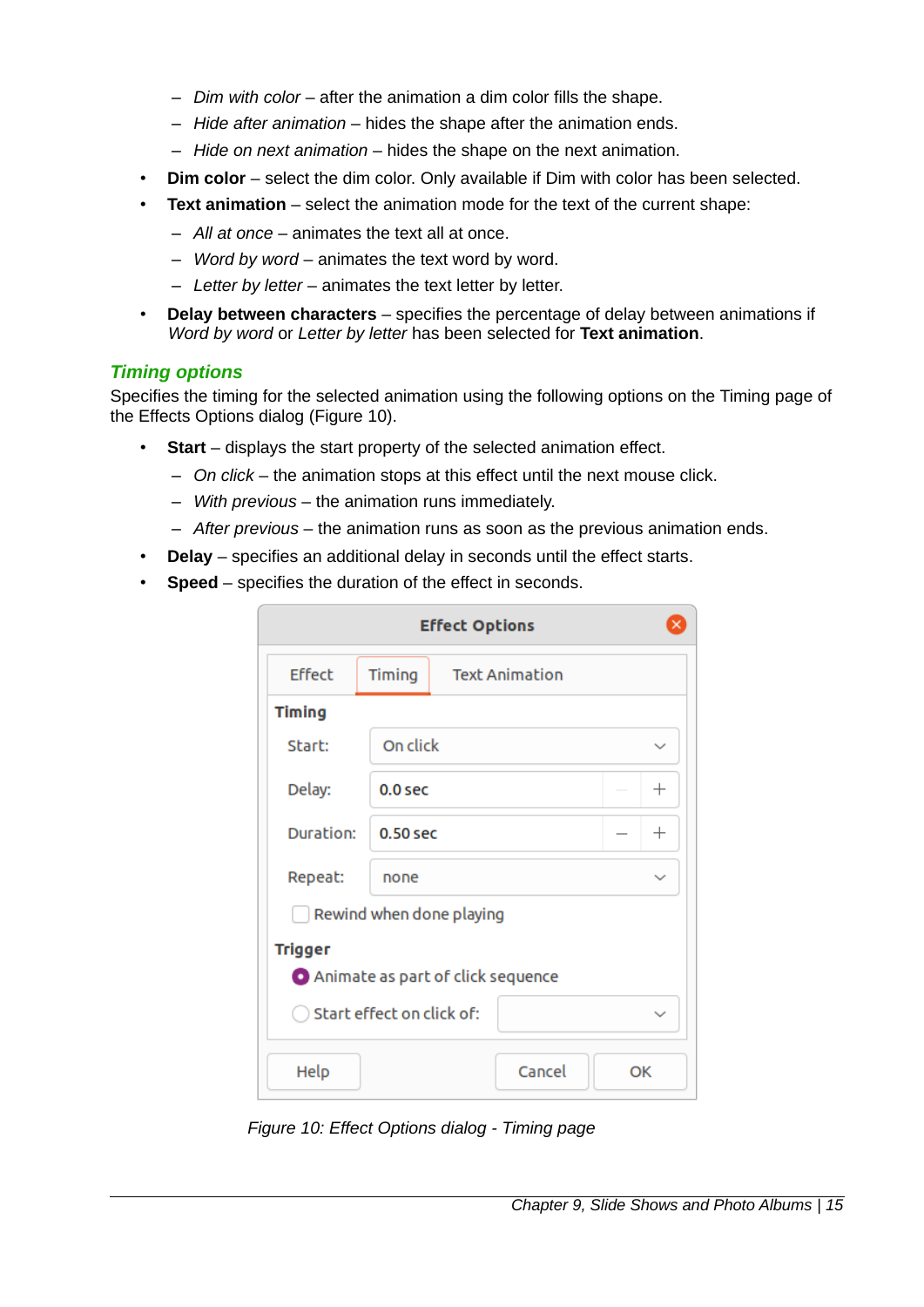- **Repeat** specifies when and how to repeat the current effect. Enter the number of repeats, or select from the list:
	- *none* the effect is not repeated.
	- *Until next click* the animation is repeated until the next mouse click.
	- *Until end of slide* the animation repeats as long as the slide is displayed.
- **Rewind when done playing** the animated shape returns to its starting state after the animation ends.
- **Animate as part of click sequence** allows the animation start in a normal click sequence.
- **Start effect on click of** allows the animation start when a specified shape is clicked. Select the shape by its name from the drop-down list.

#### <span id="page-15-1"></span>*Text animation options*

Specifies the text animation settings for the selected animation using the following options on the Text Animation page of the Effects Options dialog (Figure [11](#page-15-2)).

- **Group text** specifies how multiple paragraphs are animated:
	- *As one object* all paragraphs are animated as one object.
	- *All paragraphs at once* all paragraphs are animated at once, but paragraphs can have different effects.
	- *By 1st level paragraphs* the first level paragraphs, including sub-level paragraphs, are animated one after another.
- **Automatically after** if By 1st level paragraphs is selected for Group text, the paragraphs are animated one after the other. Enter an additional delay in seconds to animate subsequent paragraphs.
- **Animate attached shape** deselect this box to animate only the text, not the shape.
- **In reverse order** animates the paragraphs in reverse order.



*Figure 11: Effect Options dialog - Text Animation page*

## <span id="page-15-2"></span><span id="page-15-0"></span>**Animation example**

Creating animations on a slide takes practice to achieve the animation effect required. The following steps explains how to setup the simple example animation shown in Figure [12](#page-16-1) using multiple animations. The example slide is taken from a LibreOffice presentation. It would be very easy to create a similar slide and recreate this example.

1) Go to **View > Normal** on the Menu bar to open **Normal** view in the Workspace.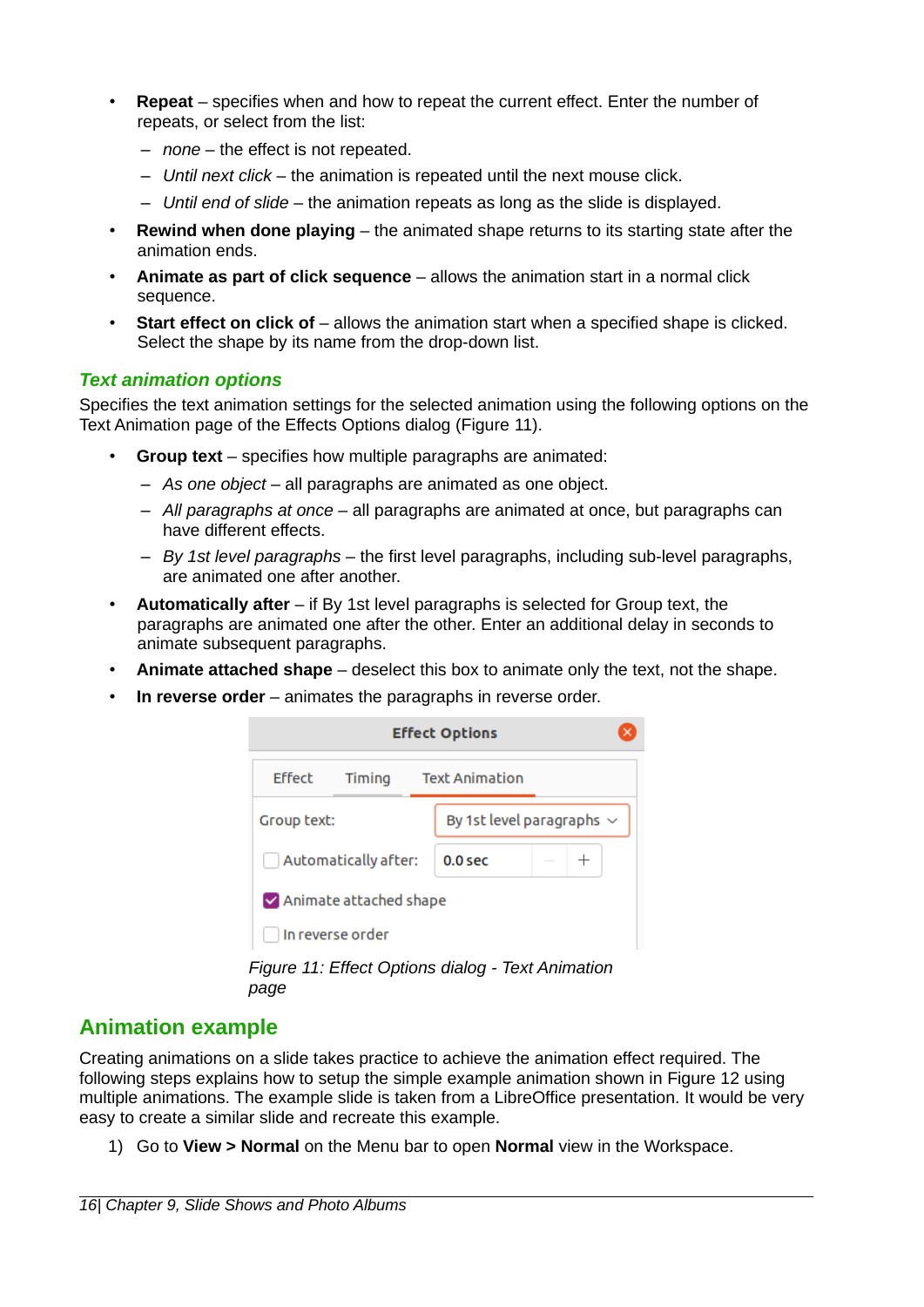| Outline<br>Normal<br><b>Notes</b>        | Slide Sorter                                 |                                                                                                                                                                                                                                                                                                                                                                                                                                                                     | Animation |                                                                                                                                                                                          | × |
|------------------------------------------|----------------------------------------------|---------------------------------------------------------------------------------------------------------------------------------------------------------------------------------------------------------------------------------------------------------------------------------------------------------------------------------------------------------------------------------------------------------------------------------------------------------------------|-----------|------------------------------------------------------------------------------------------------------------------------------------------------------------------------------------------|---|
| <b>Predefined Shapes</b>                 |                                              | $-1 \quad -2 \quad -3 \quad -4 \quad -5 \quad -6 \quad -7 \quad -8 \quad -1 \quad -10 \quad -11 \quad -2 \quad -13 \quad -14 \quad -15 \quad -16 \quad -17 \quad -18 \quad -19 \quad -20 \quad -21 \quad -22 \quad -23 \quad -24 \quad -25 \quad -26 \quad -27 \quad -28 \quad -29 \quad -20 \quad -21 \quad -22 \quad -23 \quad -24 \quad -25 \quad -26 \quad -27 \quad -28 \quad -29 \quad -20 \quad -21 \quad -22 \quad -23 \quad -24 \quad -25 \quad -26 \quad$ |           | Shape 11: You may add your code exam<br>Entrance: Venetian Blinds<br>As Shape 3: Blue Bright<br>Entrance: Oval Vertical<br><sup>1</sup> Shape 5: Orange Bright<br>Entrance: Checkerboard |   |
|                                          |                                              | Here are some predefined shapes for your convenience: copy<br>the shapes, copy their formatting, or use the LibQ styles.                                                                                                                                                                                                                                                                                                                                            |           |                                                                                                                                                                                          |   |
| <b>Green Dark</b>                        | <b>Green Bright</b>                          | You may add your code<br>examples, XML statements,<br>or debug output here $;-)$                                                                                                                                                                                                                                                                                                                                                                                    |           |                                                                                                                                                                                          |   |
| <b>Blue Dark</b>                         | <b>Blue Bright</b>                           |                                                                                                                                                                                                                                                                                                                                                                                                                                                                     |           | $+$<br>$\overline{\phantom{m}}$                                                                                                                                                          |   |
| <b>Orange Dark</b><br><b>Purple Dark</b> | <b>Orange Bright</b><br><b>Purple Bright</b> |                                                                                                                                                                                                                                                                                                                                                                                                                                                                     | Category: | Entrance<br><b>Basic</b>                                                                                                                                                                 |   |
| <b>Yellow Dark</b>                       | <b>Yellow Bright</b>                         |                                                                                                                                                                                                                                                                                                                                                                                                                                                                     | Effect:   | Appear<br>Fly In<br><b>Venetian Blinds</b><br><b>Box</b>                                                                                                                                 |   |
|                                          |                                              |                                                                                                                                                                                                                                                                                                                                                                                                                                                                     |           | Checkerboard<br>Circle<br><b>Oval Vertical</b>                                                                                                                                           |   |
| LibreOffice                              |                                              | <b>LibreOffice Productivity Suite</b>                                                                                                                                                                                                                                                                                                                                                                                                                               | Start:    | On click<br>$\checkmark$                                                                                                                                                                 |   |



- <span id="page-16-1"></span>2) Select a slide for animation.
- 3) On the Sidebar, select **Animation** to open the Animation deck.
- 4) Select the elements on the slide, then click on **Add Effect** (+ plus sign) to open the animation options on the Animation deck. The selected elements appear in the box on the Animation deck.
- 5) Select the first element (Shape 11) and select **Entrance** from the *Category* drop-down list and select the following options for the animation:
	- *Effect* Venetian Blinds
	- *Start* On click
	- *Direction* Vertical
	- *Duration* 0.50 sec
- 6) Select the second element (Shape 3) and select **Motion Paths** from the *Category* drop-down list and select the following options for the animation:
	- *Effect* 5 Point Star
	- *Start* After previous
	- *Duration* 10.00 sec
- 7) Go to **Slide Show > Rehearse Timings** on the Menu bar and check the animation of these two objects.

# <span id="page-16-0"></span>**Using interactions**

Interactions are where objects on a slide are used to create an event when clicked on with the mouse cursor. These objects with interactions can be buttons, images, or text objects.

- 1) Go to **View > Normal** on the Menu bar to open **Normal** view in the Workspace.
- 2) Select a slide to add an interaction to an object on the slide.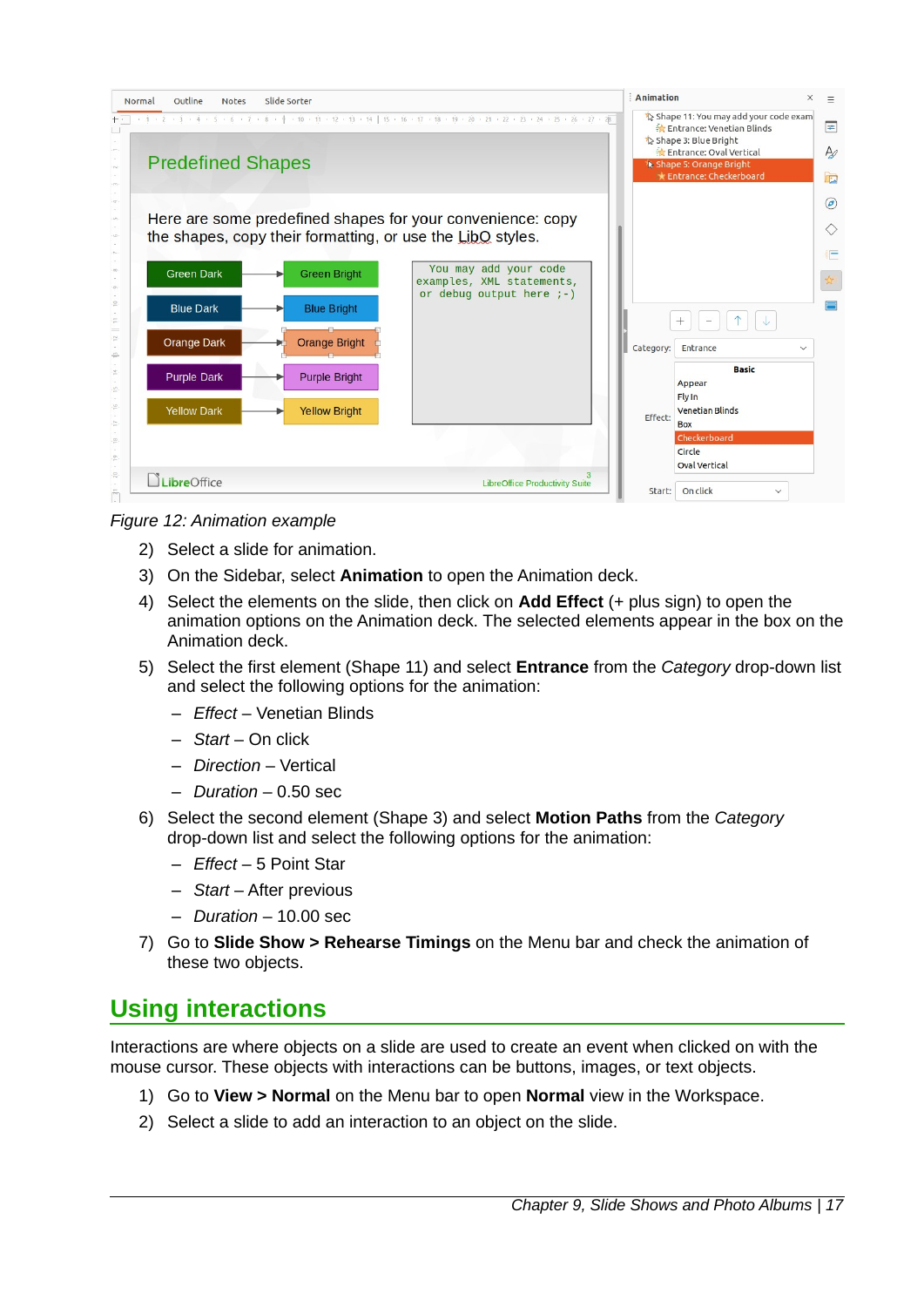| <b>Interaction</b>     |                                                                                                                                                                                                                                                                                                                    |        |      |  |
|------------------------|--------------------------------------------------------------------------------------------------------------------------------------------------------------------------------------------------------------------------------------------------------------------------------------------------------------------|--------|------|--|
| <b>Interaction</b>     |                                                                                                                                                                                                                                                                                                                    |        |      |  |
| Action at mouse click: | Go to page or object                                                                                                                                                                                                                                                                                               |        |      |  |
| Target                 | First Slide Example<br>۱۶<br>First Slide Example (Notes)<br>Default Example<br>Default Example (Notes)<br><b>Shapes</b><br>Shapes (Notes)<br>Section Header Example<br>Section Header Example (Notes)<br><b>Final Slide Example</b><br>Final Slide Example (Notes)<br>First Slide (Handouts)<br><b>First Slide</b> |        |      |  |
| Slide / Object         |                                                                                                                                                                                                                                                                                                                    |        |      |  |
|                        |                                                                                                                                                                                                                                                                                                                    |        | Find |  |
| Help                   |                                                                                                                                                                                                                                                                                                                    | Cancel | OK   |  |

<span id="page-17-2"></span>*Figure 13: Interaction dialog*

- 3) Select the object, then right-click on the object and select **Interaction** from the context menu, or go to **Format > Interaction** on the Menu bar. to open the Interaction dialog (Figure [13](#page-17-2)).
- 4) Select an interaction from the *Action at mouse click* drop-down list. The options available for further selection and to setup the interaction depend on the type of interaction that has been selected.
- 5) Click **OK** to save the changes and close the Interaction dialog.

# <span id="page-17-1"></span>**Slide shows**

#### <span id="page-17-0"></span>**Running a slide show**

- 1) Open a presentation and start the slide show using one of the following methods:
	- Use the keyboard shortcut *F5* to start from the first slide or *Shift+F5* to start from the current slide.
	- Go to **Slide Show > Start from First Slide** or **Start from Current Slide** on the Menu bar.
	- Click on **Start from First Slide** on the Slide Sorter toolbar.
- 2) If slide transition is set to *Automatically after x sec*, the slide show starts and runs after the set time has elapsed.
- 3) If slide transition is set to *On mouse click*, use one of the following methods to advance the slides:
	- Click the left mouse button.
	- Press the down arrow key.
	- Press the right arrow key.

*18| Chapter 9, Slide Shows and Photo Albums*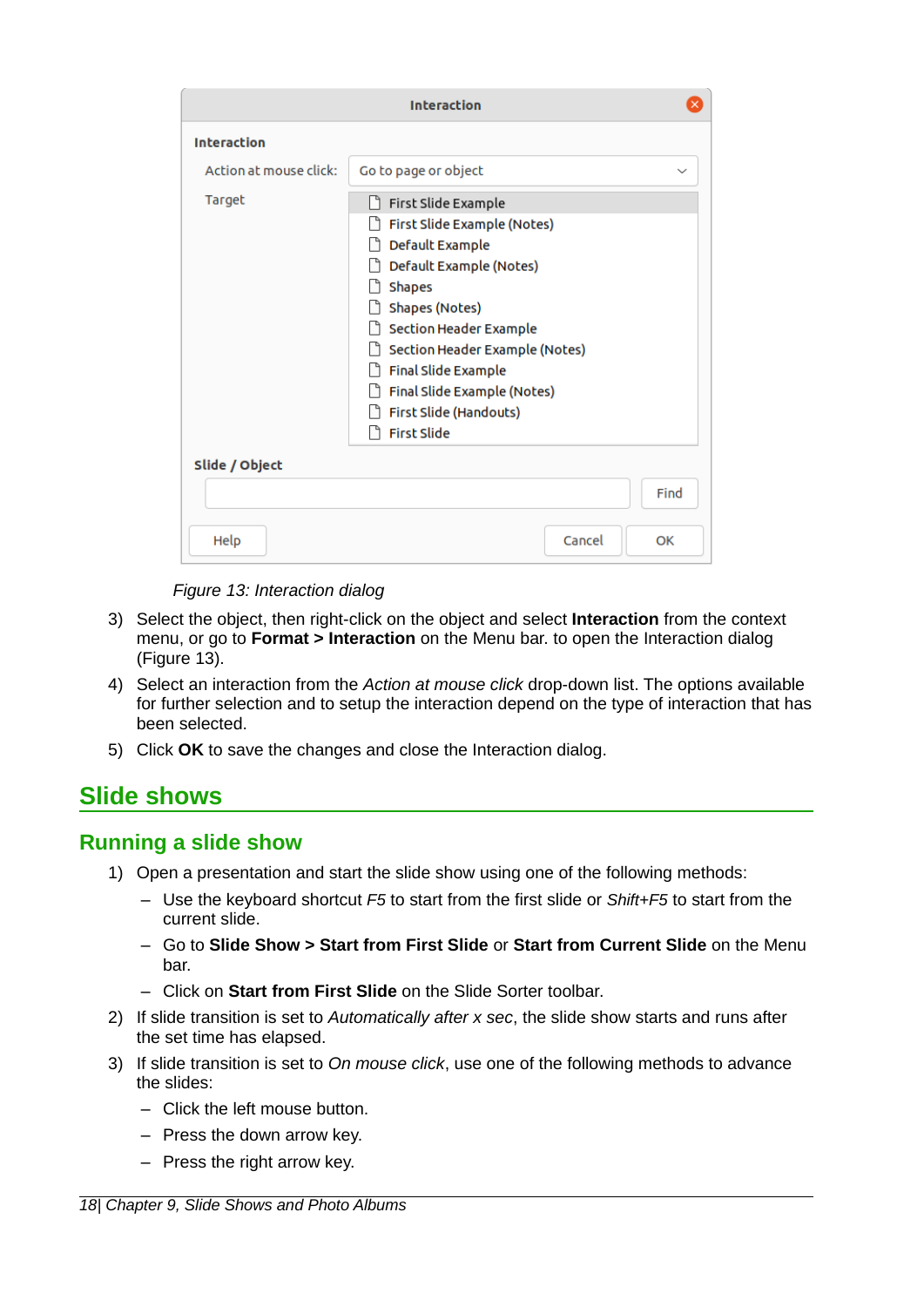- Press the page down key.
- Press the spacebar.
- 4) To navigate backwards through a slide show one slide at a time, use one of the following methods:
	- Press the up arrow key.
	- Press the left arrow key.
	- Press the page up key.
- 5) Right-click on a slide during a slide show to open a context menu with more navigation options. For more information on these navigation options, see"[Context menu navigation](#page-18-1)  [and options" below](#page-18-1).
- 6) When the last slide has displayed, the message *Click to exit presentation* is displayed on screen. Press the *Esc* key or click the mouse button to exit the slide show.
- 7) To exit the slide show and return to the Impress workspace at any time, press the *Esc* key during the slide show.



During the slide show, any animations on a slide are run in the configured order as the slide is displayed.

#### <span id="page-18-1"></span>**Context menu navigation and options**

If the slide show consists of more than one slide, right-clicking on the screen opens a context menu displaying navigation options as follows:

- **Next** moves to the next slide in the slide show.
- **Previous** moves to the previous slide in the slide show.
- **Go to Slide** displays a sub-context menu allowing selection and navigation to any slide in the slide show. The list of slides shows the need to name slides in a slide show rather than using the default slide names of Slide 1, Slide 2, and so on. Naming slides makes it easier to identify the required slide.
- **Mouse Pointer as Pen** allows the cursor to be used as a pen and draw on a slide to emphasize or explain a point.
- **Pen Width** opens a sub-context menu providing options to set the width of any lines drawn on a slide when using the cursor as a pen.
- **Change Pen Color** opens a dialog allowing changes to the line color when using the cursor as a pen.
- **Erase all ink on Slide** deletes all lines drawn after using the cursor as a pen.
- **Screen** opens a sub-context menu with a black or white color choice. This is useful if the slide show is going to be paused for a break or to demonstrate something else.
- **End Show** ends the presentation and returns to the Impress workspace. This is the same effect as pressing the *Esc* key.

#### <span id="page-18-0"></span>**Automatic slide show repeat**

- 1) Select a slide in **Normal** and open the Slide Transition deck in the Sidebar.
- 2) In the **Advance Slide** panel, make sure the option *After* is selected and a time setting is entered in the box before the next slide is advanced. For more information on transitions, see ["Slide transitions"](#page-8-0) on page [9.](#page-8-0)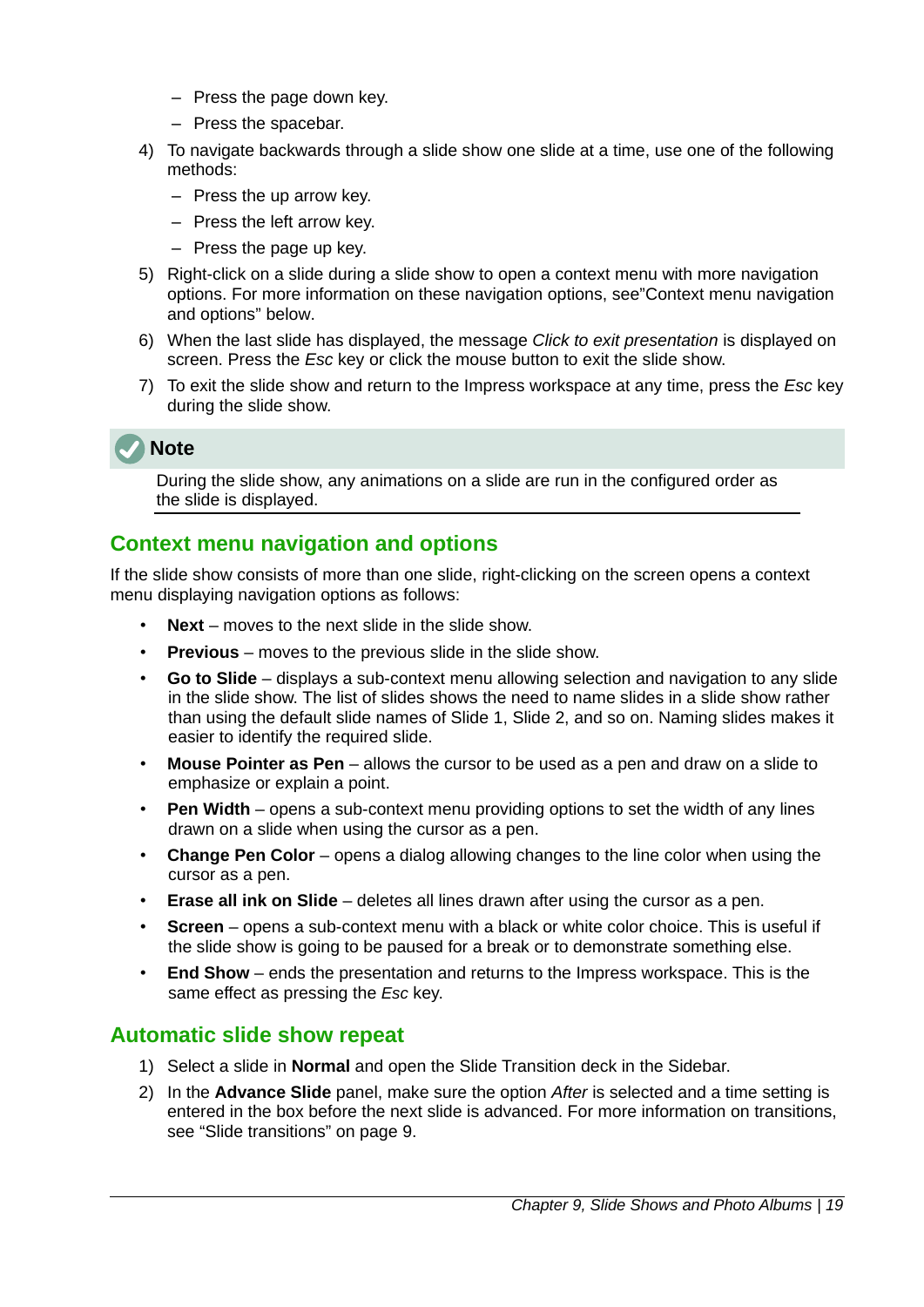- 3) Go to **Slide Show > Slide Show Settings** on the Menu bar to open the Slide Show Settings dialog.
- 4) In **Presentation Mode**, select the option *Loop and repeat after* and insert a time delay in the box before the slide show is displayed again.
- 5) If necessary, select **Show logo** if a company logo is to be displayed during the pause between slide shows.
- 6) Click **OK** to save the settings and close the Slide Show Settings dialog.

#### <span id="page-19-2"></span>**Slide show timing**

#### <span id="page-19-1"></span>*Default timing*

- 1) Click on **Slide Transition** in the Sidebar to open the Slide Transition deck.
- 2) Select *None* in **Slide Transition** as the transition effect.
- 3) Select the option *After* in **Advance Slide** and set a time in the box.
- 4) Click on *Apply Transition to All Slides* in **Advance Slide** to set the default timing for the slide show.
- 5) Go to **Slide Show > Start from First Slide** on the Menu bar to check how the presentation runs.
- 6) If necessary, adjust the default timing until the slide show runs as required.

#### <span id="page-19-3"></span>*Variable timing*

- 1) Select **Slide Show > Rehearse Timings** on the Menu bar. The slide show starts in fullscreen mode and a timer appears in the lower left corner of the display.
- 2) When advancing to the next slide, click on the timer to set the time duration for the displayed slide and advance to the next slide. To keep the default time duration for a slide, click the slide and not the timer.
- 3) Continue until the time duration is set for all slides in the slide show. Impress records the time duration set for each slide.
- 4) To exit from rehearsal timing of the slide show, press the *Esc* key, or click on the slide.

#### <span id="page-19-0"></span>**Presenter Console**

LibreOffice Impress normally includes the Presenter Console as part of the LibreOffice installation. If the Presenter Console is not included, the extension can be downloaded from the LibreOffice website and installed on a computer. For more information, see Chapter 11, Setting up and Customizing Impress.

The Presenter Console (Figures [14,](#page-20-0) [15](#page-20-1), and [16](#page-21-2)) provides extra control over slide shows when using dual displays, such as a laptop for control and a large display or projector for an audience. The view on the laptop display includes the current slide that can be seen by the audience, the next slide in the presentation, any slide notes, and a presentation timer.



The Presenter Console only works with operating systems that support two displays. When two displays are being used, one display can be a laptop.

The Presenter Console provides the following views when making a presentation:

**Default view** – displays the current slide, including any effects and the next slide in the presentation (Figure [14](#page-20-0)). Click on the **Previous** and **Next** arrows to navigate a presentation.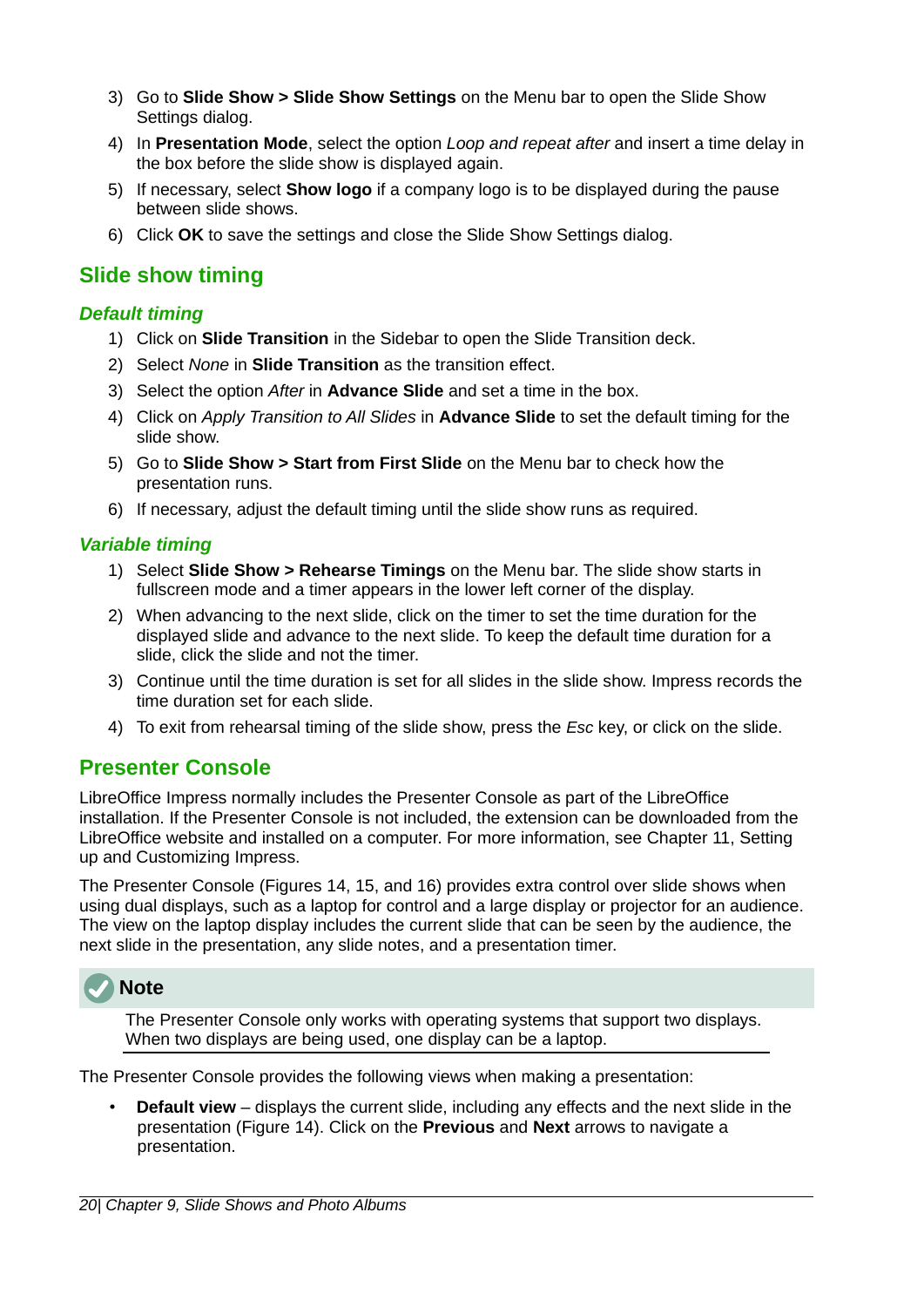- **Notes view** click on **Notes** to switch to display any notes that accompany each slide in the presentation (Figure [15](#page-20-1)). Click on **Notes** again to return to the default view.
- **Slides view** click on **Slides** to switch to display the slide thumbnails that are being used for the presentation (Figure [16](#page-21-2)). Click on **Slides** again to return to the default view.
- **Exchange** click on this icon to switch the Presentation Console between displays.



<span id="page-20-0"></span>*Figure 14: Presenter Console - default view*



<span id="page-20-1"></span>*Figure 15: Presenter Console - Notes view*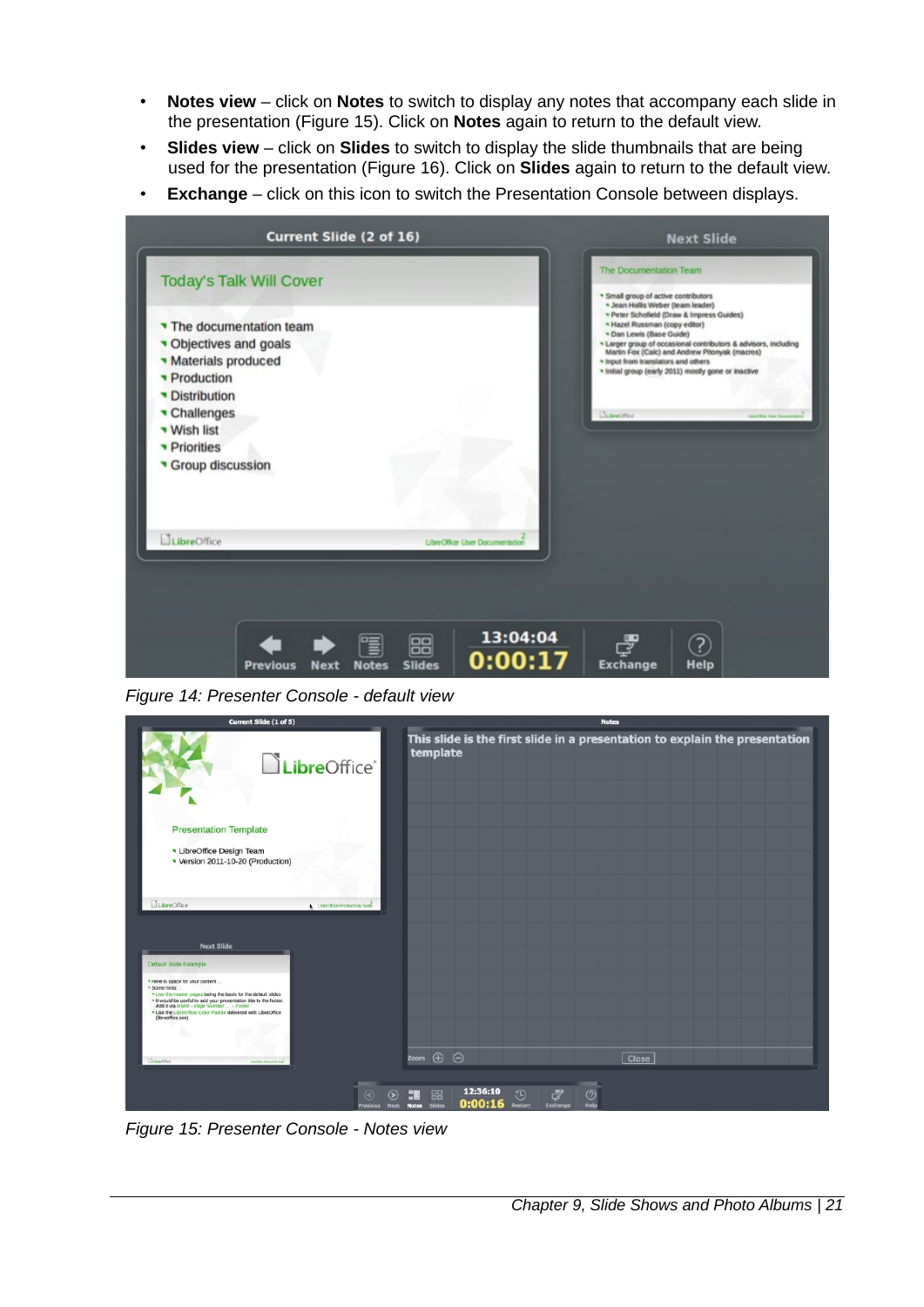| LibreOffice <sup>®</sup><br>Presentation Template<br>In LibreOffice Design Team<br>* Version 2011-10-20 (Production)<br><b>Lines May</b> | Default Slide Example<br>. Here is space for your content<br>* Some hints:<br>Title the master pages being the basis for the debuit sides<br>. It would be useful to add your presentation title to the focus.<br>A&I & via loser - Page Number  - Footer<br>* Use the LibreOffice Color Palette delivered with LibreOffice<br>(library/flice.acc)<br><b><i>Commercial</i></b><br><b>CAMPBELL FACULATION INC.</b> | Pre-detred Shapes<br>Here are some pre-defined shapes for your convenience: copy<br>the shapes, copy their formatting, or use the LibO styles.<br>The Rey Add part come<br>capital DRL chatagority<br>r debug output form :-)<br><b>Contact</b><br><b>Castles</b><br><b>Course Angle</b><br><b>Public Earls</b><br><b>Publisher</b><br>- Tales high<br><b>Children</b><br><b><i>Statistics</i></b> | Section Header Example<br>You may add additional text here<br>Changes and | LibreOffice <sup>®</sup><br>Thank you<br>* for using this template!<br>* for supporting LibraOffice!<br><b>FEED IN NOVA PERSONAL ARRAIGNMENT</b><br><b>Service Control</b><br><b>LEAST CONTRACTOR</b> |  |
|------------------------------------------------------------------------------------------------------------------------------------------|-------------------------------------------------------------------------------------------------------------------------------------------------------------------------------------------------------------------------------------------------------------------------------------------------------------------------------------------------------------------------------------------------------------------|----------------------------------------------------------------------------------------------------------------------------------------------------------------------------------------------------------------------------------------------------------------------------------------------------------------------------------------------------------------------------------------------------|---------------------------------------------------------------------------|-------------------------------------------------------------------------------------------------------------------------------------------------------------------------------------------------------|--|
|                                                                                                                                          |                                                                                                                                                                                                                                                                                                                                                                                                                   |                                                                                                                                                                                                                                                                                                                                                                                                    |                                                                           |                                                                                                                                                                                                       |  |
|                                                                                                                                          |                                                                                                                                                                                                                                                                                                                                                                                                                   | D.                                                                                                                                                                                                                                                                                                                                                                                                 | <b>Close</b>                                                              |                                                                                                                                                                                                       |  |
|                                                                                                                                          |                                                                                                                                                                                                                                                                                                                                                                                                                   | <b>調器</b><br>$\circledcirc$<br>$\circledcirc$<br>Previous Next Notes Sildes                                                                                                                                                                                                                                                                                                                        | 12:38:43<br>$\vec{c}$<br>$\odot$<br>0:00:30 Restart Exchange              | $\circledcirc$<br>Help                                                                                                                                                                                |  |

<span id="page-21-2"></span>*Figure 16: Presenter Console - Slides view*

# <span id="page-21-1"></span>**Photo albums**

Impress can create a photo album from a set of images, usually with one photo per slide. This photo album can be a slide show or multimedia show with graphics, images, or photographs.

## <span id="page-21-0"></span>**Creating photo album**

- 1) Create a new presentation or open an existing presentation.
- 2) Select the slide that is going to precede the photo album. In a new presentation, this is the first slide.
- 3) Go to **Insert > Media > Photo Album** on the Menu bar to open the Create Photo Album dialog (Figure [17](#page-22-1)).
- 4) Click on **Add** to open a file browser.
- 5) Navigate to the folder where the photographs are located.
- 6) Select the photographs and click on **Open**. This closes the file browser and the selected files appear in the Create Photo Album dialog.
- 7) Select the number of images per slide in the *Slide layout:* drop-down list.
- 8) If required, select *Add caption to each slide* inserting a text box on each slide allowing a caption to be added to the photographs.
- 9) If required and there is only one image per slide, select *Fill Screen* for each photograph to fill the entire slide.
- 10) Create the required sequence of photographs by moving the files up or down in the list of selected files.
- 11) When the sequence is ready, click **Insert Slides** to create the number of slides required for the photo album. Impress creates a presentation with as many slides that are required to contain the photographs. The sequence of slides can be changed if necessary.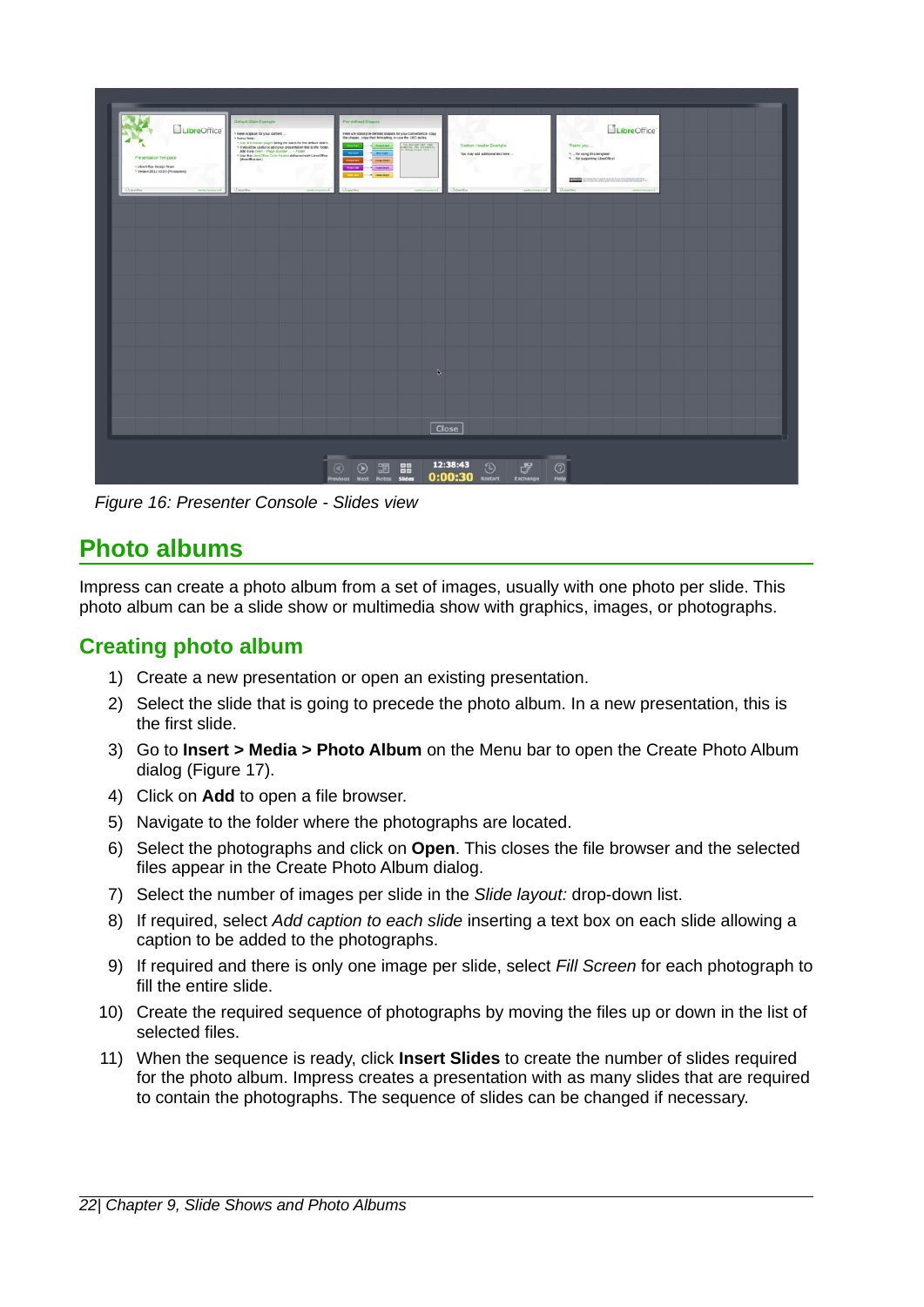| <b>Create Photo Album</b>                                                                                                                                    |                                                                                                                                 |
|--------------------------------------------------------------------------------------------------------------------------------------------------------------|---------------------------------------------------------------------------------------------------------------------------------|
| 1997 Sweden Hot Air Balloons 004.jpg<br>1997 Sweden Hot Air Balloons 009.jpg<br>1997 Sweden Hot Air Balloons 013.jpg<br>1997 Sweden Hot Air Balloons 019.jpg | <b>Preview</b>                                                                                                                  |
| Add<br>Remove<br>Up<br>Down                                                                                                                                  | Slide layout:<br>1 Image<br>$\checkmark$<br>Add caption to each slide<br><b>Fill Screen</b><br>Link images<br>Keep aspect ratio |
| Help                                                                                                                                                         | <b>Insert Slides</b><br>Cancel                                                                                                  |

<span id="page-22-1"></span>*Figure 17: Create Photo Album dialog*

- 12) If required, move photographs between slides and create frames for photographs. For more information see "[Editing photo albums" below](#page-22-0).
- 13) If required, run the photo album as a slide show. See ["Creating slide shows"](#page-3-1) on page [4](#page-3-1) and "[Slide shows"](#page-17-1) on page [18](#page-17-1).

## <span id="page-22-0"></span>**Editing photo albums**

When a photo album is created, the full images of photographs are placed within the boundaries of the slides created for the photo album. Each of the photographs in the photo album can be edited just like any other object that can be placed on a slide. For more information on formatting photographs, see the following chapters of the Impress Guide:

Chapter 4, Adding and Formatting Images

Chapter 5, Managing Graphic Objects

Chapter 6, Formatting Graphic Objects

However, to make the photo album look more attractive, frames can be added to each photograph in the photo album and the photographs enhanced using options available on the Sidebar.

Experiment with different levels for each of the following options to create the right effect for each photograph in the photo album.

- 1) Select a photograph in the photo album to open the **Image**, **Line** and **Effect** panels in the Properties deck on the Sidebar (Figure [18](#page-23-0)).
- 2) In the **Image** panel, adjust the following options to enhance the photograph:
	- *Color* –– select the color mode from the drop-down list.
	- *Brightness* –– select the brightness level as a percentage.
	- *Contrast* –– select the contrast level as a percentage.
	- *Transparency* –– select the transparency level as a percentage.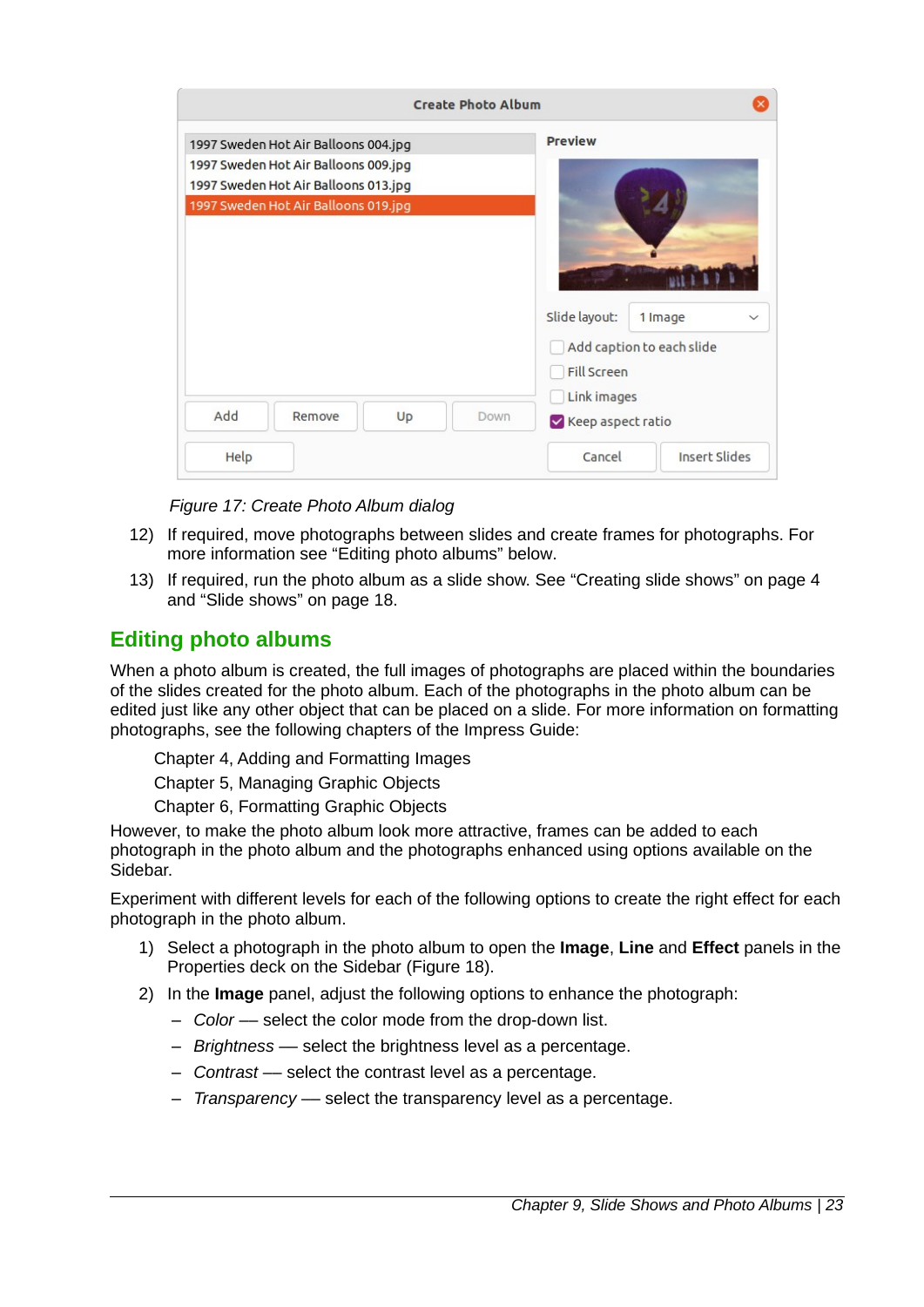| Properties                    |         | ×              | ≡  |
|-------------------------------|---------|----------------|----|
| Character<br>3                |         | 囚              |    |
| Paragraph<br>C)               |         | 门              |    |
| Image                         |         |                |    |
| Colour mode:                  | Default | Θ              | Ø) |
| Brightness:                   | 0%      | $\hat{\cdot}$  |    |
| Contrast:                     | 0%      | $\hat{\cdot}$  | Ē  |
| Transparency:                 | 0%      | $\hat{\cdot}$  |    |
| Area<br>X                     |         | $\overline{u}$ |    |
| Line                          |         | 心              |    |
| Line:                         |         |                |    |
| Width:                        |         |                |    |
| Colour:                       |         |                |    |
| Transparency:                 | 0%      | $\hat{\cdot}$  |    |
| <b>Effect</b>                 |         |                |    |
| Glow                          |         |                |    |
| Radius:                       | 6 pt    | $\hat{\cdot}$  |    |
| Color:                        | #D4EA6B |                |    |
| Transparency:                 | 0%      | $\hat{\cdot}$  |    |
| <b>Soft Edge</b>              |         |                |    |
| Radius:                       | 15 pt   | $\hat{\cdot}$  |    |
| <b>Shadow</b><br>>            |         | 冈              |    |
| <b>Position and Size</b><br>⋗ |         | 12             |    |
| <b>Columns</b><br>Þ.          |         |                |    |

J

<span id="page-23-0"></span>*Figure 18: Image, Line and Effect panels in Properties deck on Sidebar*